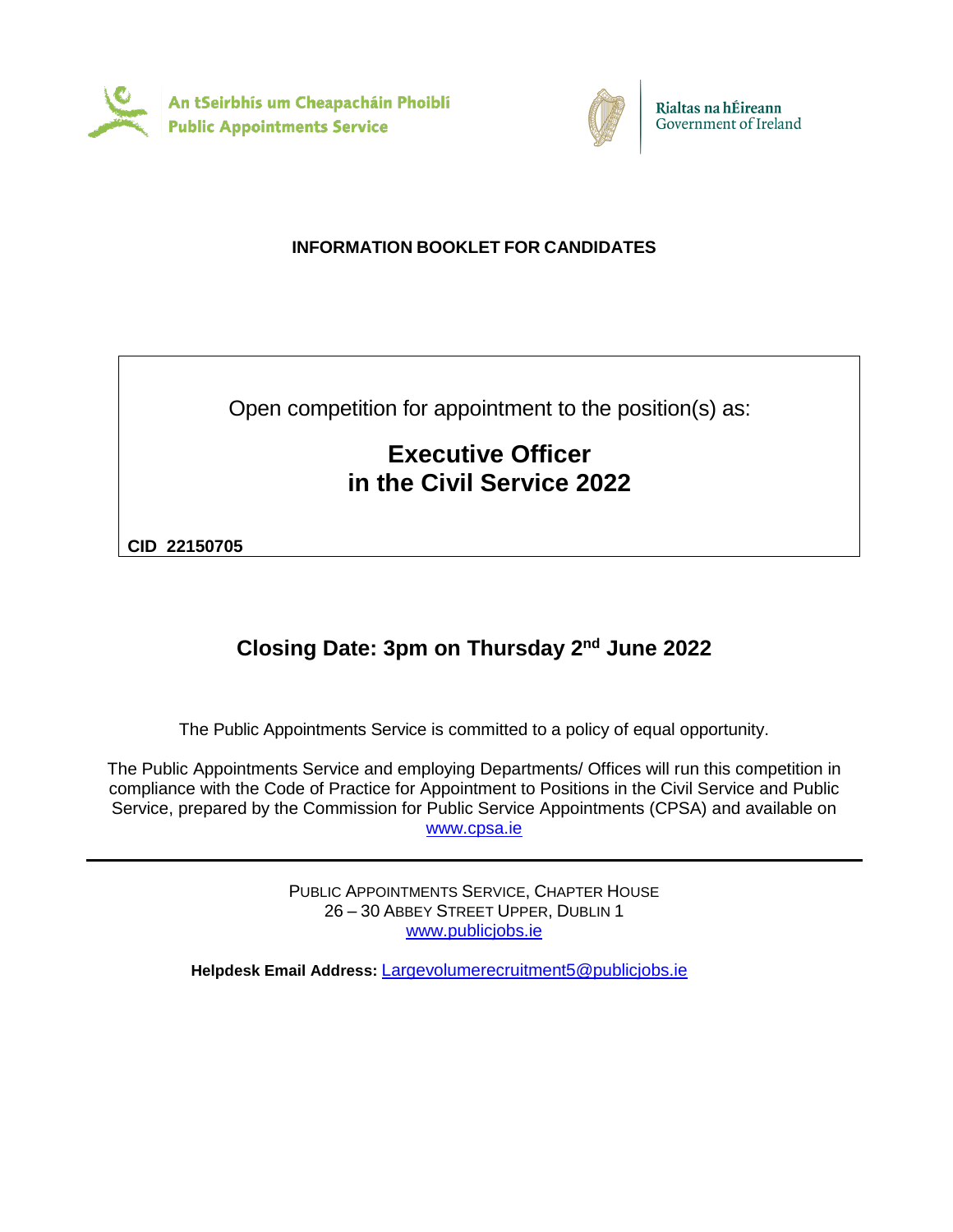

## **Executive Officer positions in the Civil Service 2022**

#### **Introduction**

The Civil Service is at the heart of Irish society. Everything we do impacts our country, and most importantly, our people. We are a robust and trusted institution, which has served the people of Ireland since the foundation of the State. Most recently, the Civil Service has played, and continues to play, a critical role in supporting the whole of Government response to the needs of the nation during the pandemic. While the challenges which face the Civil Service today are different to those faced at the foundation of the State, our core values remain the same.

The Irish Civil Service is a large complex organisation employing nearly 42,000 people in over 40 Government Departments and Offices with a diverse set of responsibilities to support the Government by developing policy options and legislation to address major national issues, co-ordinating the broader public service, helping to manage the economy and delivering services to the public.

[Civil Service Renewal 2030](https://www.gov.ie/en/publication/efd7f-civil-service-renewal-2030/) is an ambitious 10-year strategy of reform for the Civil Service. The Strategy will be implemented through a series of 3-year action plans that will detail the precise goals and initiatives which will progress each of our strategic priorities to ensure a diverse and high performing Civil Service that is more inclusive, engaged, agile and ready to meet current and future challenges.

By implementing these plans and demonstrating an enduring commitment to public service values, the Civil Service can create a more diverse yet unified, professional, responsive, open and accountable organisation that inspires trust and confidence in Ireland and internationally.

Civil Service bodies may, from time to time, require staff to fill vacancies for the full-time, permanent post of Executive Officer that may arise in various locations throughout the country**.** The Public Appointments Service (PAS) is the centralised independent recruitment provider for the Civil and Public Service and will conduct the selection process for this competition. PAS will establish a panel of suitably qualified individuals to fill vacancies, which may arise in the Civil Service.

The Civil Service can offer suitable candidates a very satisfying and varied career, with competitive terms and conditions.

All civil service employers are committed to championing an inclusive and diverse workforce that reflects modern Ireland and the people we serve. We strive to create a culture where all staff have equal access to opportunity and feel comfortable and confident to be themselves at work.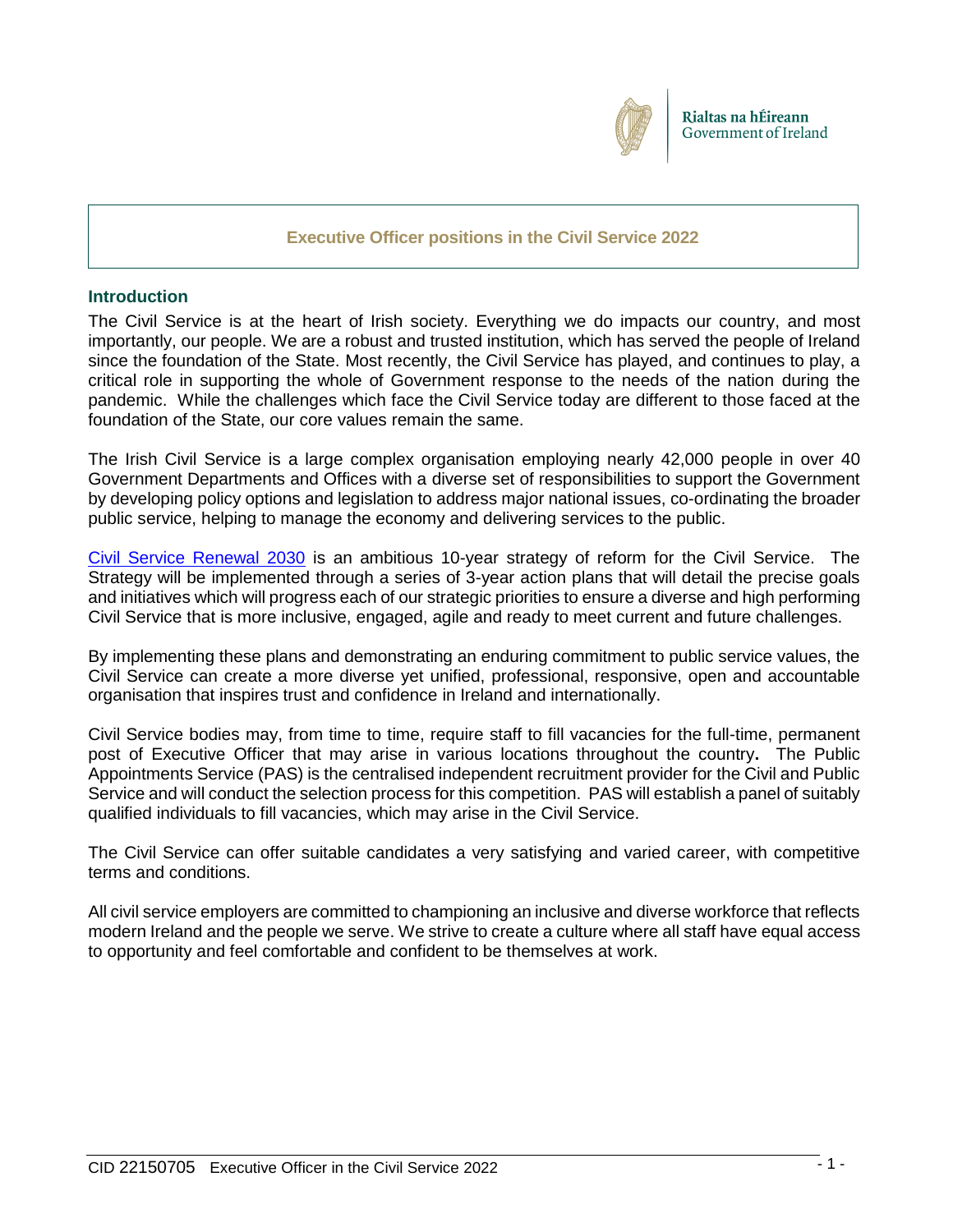# **The Role**

Executive Officers are employed in all Government Departments/Offices covering a wide range of functional responsibilities. The grade of Executive Officer is the entry level to junior management in the Civil Service (See **Appendix 1**)

Executive Officers are engaged in critical analysis of proposals and reports and in examining the more complex, non-routine cases on which decisions are required. They are involved in a wide range of roles and activities, including: researching and drafting proposals relating to policy issues and legislation; acting as junior managers in Government Departments; responsibilities for managing operations and, after some experience, large numbers of people and other resources; dealing directly with the public in support of services provided to them by the Civil Service.

In recruiting Executive Officers, the Public Appointments Service is conscious of the fact that many of the senior positions in the Civil Service will, in time, be filled by people recruited at this level. For this reason, we look for people who show the potential to take on high level responsibilities in the management of public services and the analysis of public policy issues.

In order to be effective in the role of an Executive Officer in the Civil Service, candidates need to be:

- interested in public affairs and committed to the concept of public service;
- capable of planning and organising people and resources to meet goals, targets and objectives;
- understanding and sensitive in dealing with others, and persuasive when communicating in general;
- interested in making sure all tasks are completed to a very high standard;
- willing to share ideas and information with people, with the purpose of achieving a particular result;
- interested in working as part of a team;
- capable of presenting written material in a clear, concise, comprehensive and convincing manner;
- fully committed to achieving quality results;
- capable of using initiative as and when appropriate;
- able to conduct an in-depth review of intricate, non-routine subject areas and make appropriate recommendations.

# **Positions requiring specialist Irish language skills**

The Civil Service is fully committed to fulfilling its obligations under the Official Languages Act. It is intended that vacancies arising which require staff to provide a full range of services through the Irish language (Functional Bilinguals), may be filled from this competition. In this regard individuals who have proficiency in the Irish language and who fulfil all other eligibility criteria set out below may indicate their interest on the application form.

Candidates who indicate their interest and who are successful at the final selection stages will be required to undergo certain assessments though Irish, e.g. interview and written test, prior to being considered for such a position. They must achieve the required level in the Irish language, i.e. demonstrate a minimum Level B2 on the [Europass self-assessment framework](http://www.publicjobs.ie/publicjobs/publication/document/Self_Assessment_Framework.pdf)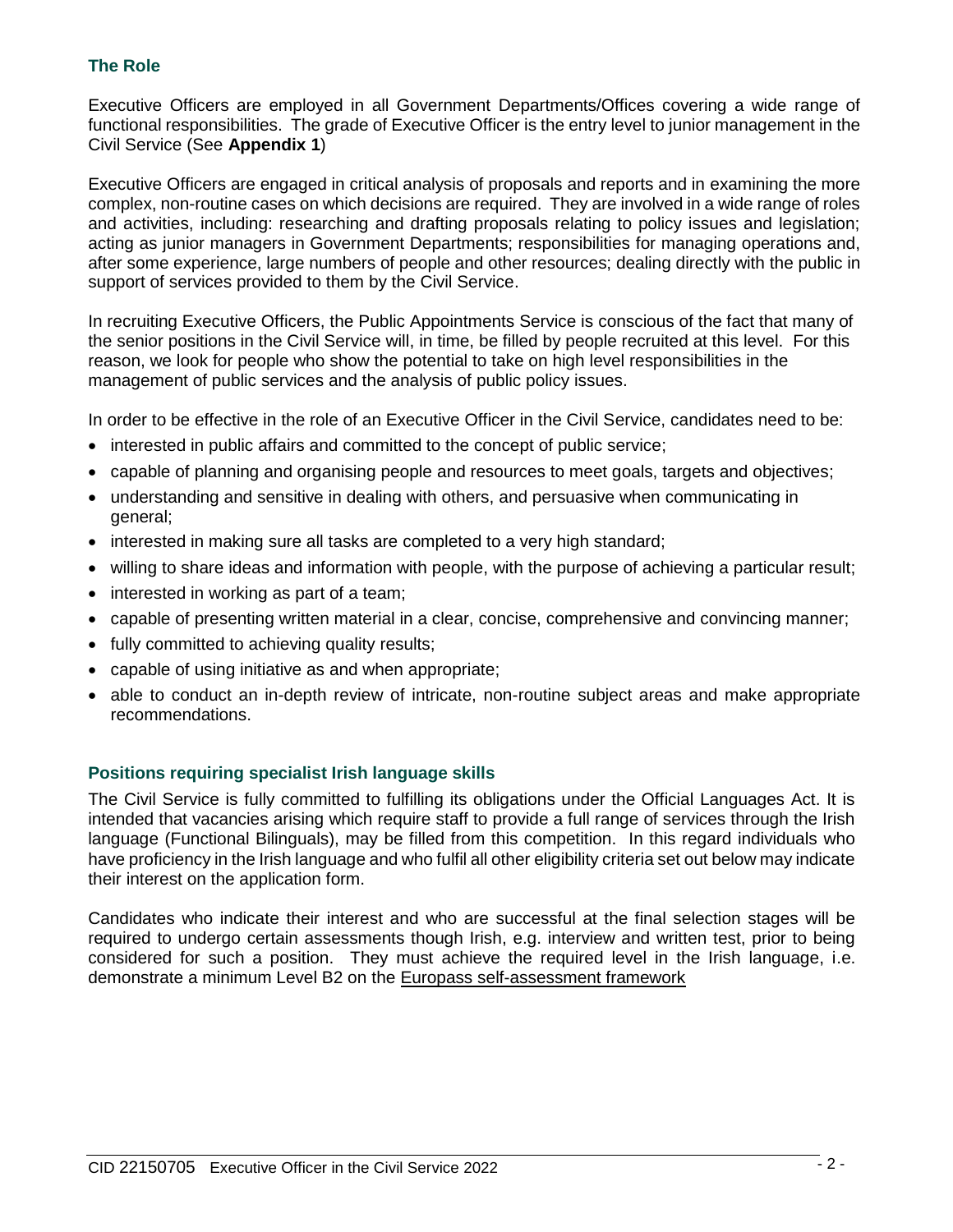# **Eligibility Requirements**

On the closing date of 2<sup>nd</sup> June 2022, to be eligible for consideration, a candidate must satisfy all of the following requirements:

1.

- (i) have obtained a minimum Level 7 qualification on the National Framework of Qualifications; *or*
- (ii) have obtained in the Established Leaving Certificate Examination a minimum of Grade D (or post 2017 Leaving Certificate O6 grade) at Ordinary level in Mathematics and Irish or English, having obtained a minimum of Grade C (or post 2017 Leaving Certificate H4 grade) in at least five subjects at Higher level; or hold a qualification, that in the opinion of the Public Appointments Service, is of a standard in terms of both level and volume of learning that is of at least an equivalent or higher standard; i.e a qualification that is equal to a full Level 5 Major award or above on the Quality and Qualifications Ireland (QQI) National Frameworkof Qualifications. *Please see a guidance document on how to ensure you have the correct qualification prior to application* –**[Click Here](https://www.publicjobs.ie/restapi/documents/Qualifications_Guidelines.pdf)**- *or*
- (iii) have completed and passed all examinations in Year 1 of a three or four-year programme leading to a minimum Level 7 qualification on the Quality and Qualifications Ireland (QQI) National Framework of Qualifications; *or*
- (iv) be serving as a Civil Servant with at least two years' service and have obtained at least **five** subjects in the Established Leaving Certificate Examination (including Mathematics and Irish or English), three of which should be minimum Grade C (or post 2017 Leaving Certificate H4 grade) at Higher level, the others should be at a minimum Grade D (or post 2017 Leaving Certificate O6 grade) at Ordinary level; or have passed an examination(s) which would be acceptable to the Public Appointments Service as being of at least an equivalent standard to the Established Leaving Certificate.

# **and**

2. Demonstrate the competencies set out in Appendix 2.

NOTE: Qualifications/eligibility may not be confirmed until the final stage of the process, therefore, those candidates who do not possess the essential requirements, **on the date specified above,** and proceed with their application are putting themselves to unnecessary effort/expense and will not be offered a position from this competition.

Please note that, given the volume of applications, PAS is not in a position to consider or offer advice on the qualifications/eligibility of individuals unless they come under consideration. The onus is on the candidate to ensure they fulfil the eligibility requirements set out above. PAS reserves the right to deem an applicant ineligible at any stage if it is apparent that the candidate does not hold the required eligibility/qualifications e.g. from the submitted application form. Candidates who come under consideration following the final selection stage will be required to provide documentary evidence of their eligibility, including qualifications.

Candidates who are unable to show that they hold the required qualifications may be withdrawn from the competition at any stage. An invitation to tests, interview or any element of the selection process is not acceptance of eligibility.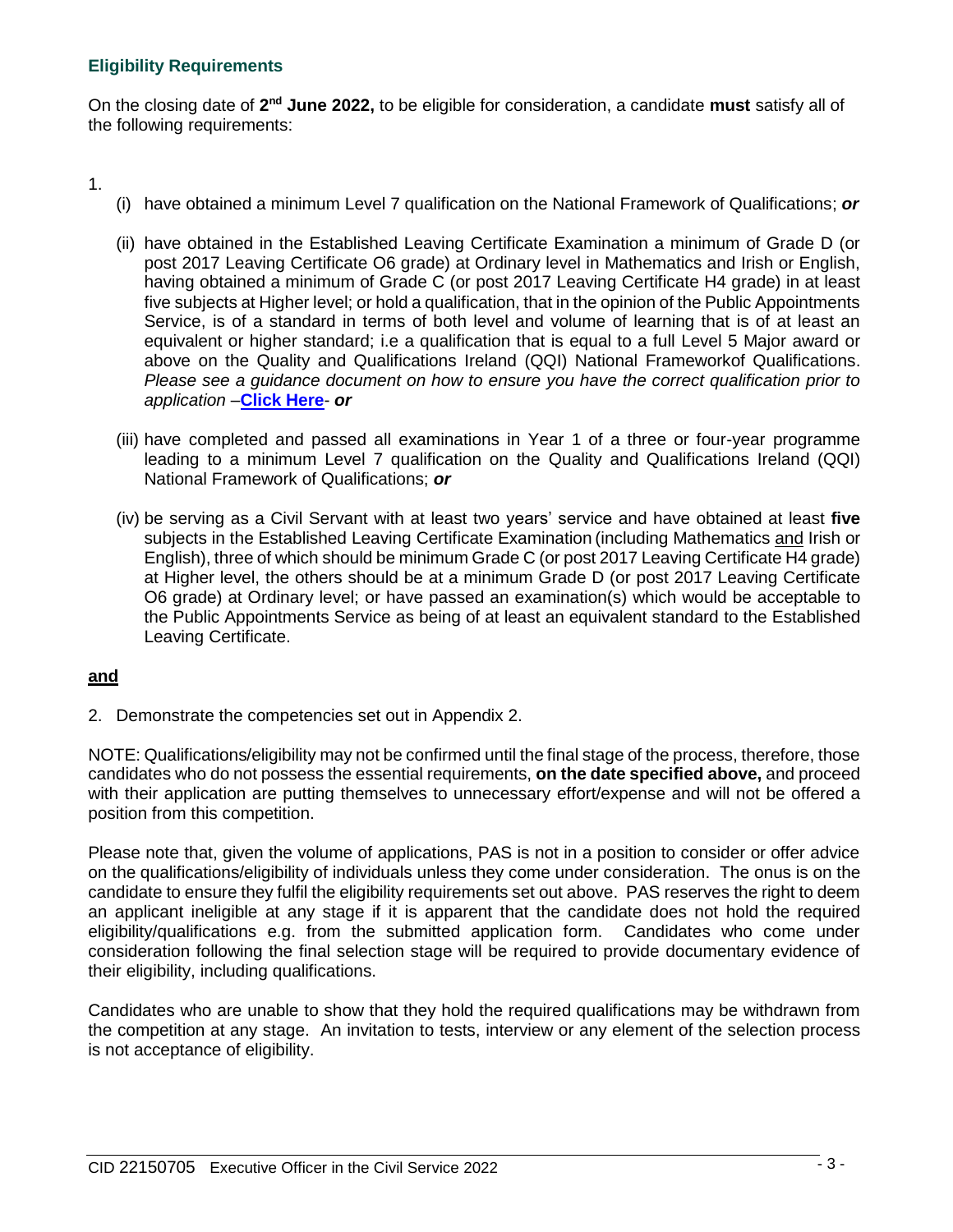## **Additional Eligibility Criteria**

#### **Health & Character**

Candidates must be in good health, capable and competent of carrying out the work assigned to them, and they must be of good character. Those under consideration for a position will be required to complete a health and character declaration. References will be sought. Some posts will require special security clearance and will require completion of a form for Garda vetting purposes. In the event of conflicts of interest, candidates may not be considered for certain posts.

## **Citizenship Requirements**

Eligible candidates must be:

- (a) A citizen of the European Economic Area (EEA). The EEA consists of the Member States of the European Union, Iceland, Liechtenstein and Norway; or
- (b) A citizen of the United Kingdom (UK); or
- (c) A citizen of Switzerland pursuant to the agreement between the EU and Switzerland on the free movement of persons; or
- (d) A non-EEA citizen who is a spouse or child of an EEA or UK or Swiss citizen and has a stamp 4 visa; or
- (e) A person awarded international protection under the International Protection Act 2015 or any family member entitled to remain in the State as a result of family reunification and has a stamp 4 visa or
- (f) A non-EEA citizen who is a parent of a dependent child who is a citizen of, and resident in, an EEA member state or the UK or Switzerland and has a stamp 4 visa.

# **To qualify candidates must be eligible by the date of any job offer.**

It is important that candidates list their previous civil or public service employment, if they have availed of a voluntary redundancy or retirement scheme and/or are in receipt of an ill-health retirement pension. Failure to do so could lead to disciplinary action.

#### **Collective Agreement: Redundancy Payments to Public Servants**

The Department of Public Expenditure and Reform letter dated 28th June 2012 to Personnel Officers introduced, with effect from 1st June 2012, a Collective Agreement which had been reached between the Department of Public Expenditure and Reform and the Public Services Committee of the ICTU in relation to ex-gratia Redundancy Payments to Public Servants. It is a condition of the Collective Agreement that persons availing of the agreement will not be eligible for re-employment in the Public Service by any Public Service body (as defined by the Financial Emergency Measures in the Public Interest Acts 2009 – 2011) for a period of 2 years from termination of the employment. People who availed of this scheme and who may be successful in this competition will have to prove their eligibility (expiry of period of non-eligibility).

#### **Incentivised Scheme for Early Retirement (ISER):**

It is a condition of the Incentivised Scheme for Early Retirement (ISER) as set out in Department of Finance Circular 12/09 that retirees, under that Scheme, are not eligible to apply for another position in the same employment or the same sector. Therefore, such retirees may not apply for this position.

#### **Department of Health and Children Circular (7/2010):**

The Department of Health Circular 7/2010 dated 1 November 2010 introduced a Targeted Voluntary Early Retirement (VER) Scheme and Voluntary Redundancy Schemes (VRS). It is a condition of the VER scheme that persons availing of the scheme will not be eligible for re-employment in the public health sector or in the wider Public Service or in a body wholly or mainly funded from public moneys.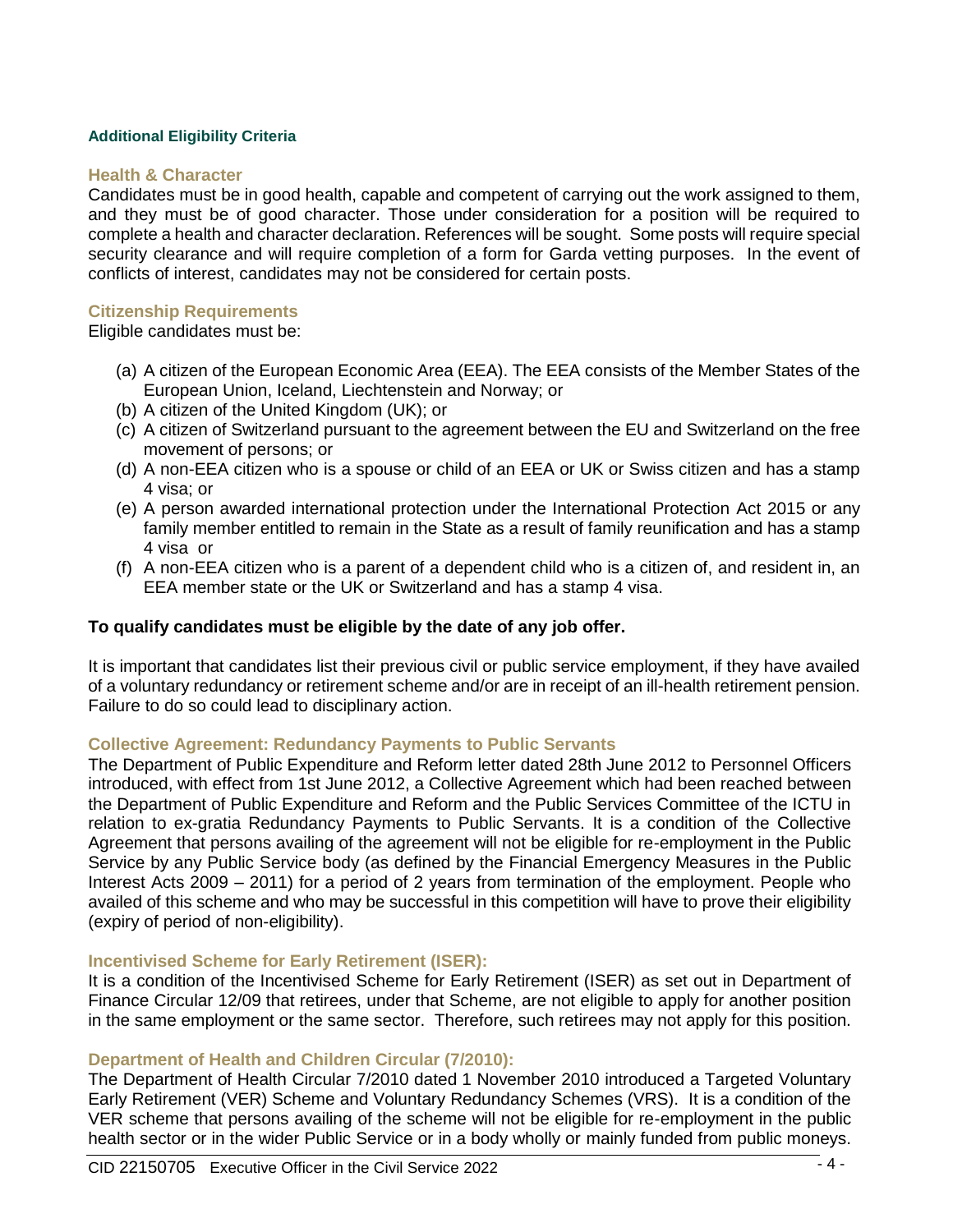The same prohibition on re-employment applies under the VRS, except that the prohibition is for a period of 7 years. People who availed of the VER scheme are not eligible to compete in this competition*.* People who availed of the VRS scheme and who may be successful in this competition will have to prove their eligibility (expiry of period of non-eligibility).

**Department of Environment, Community & Local Government (Circular Letter LG(P) 06/2013)**

The Department of Environment, Community & Local Government Circular Letter LG(P) 06/2013 introduced a Voluntary Redundancy Scheme for Local Authorities. In accordance with the terms of the *Collective Agreement: Redundancy Payments to Public Servants* dated 28 June 2012 as detailed above, it is a specific condition of that VER Scheme that persons will not be eligible for re-employment in any Public Service body [as defined by the Financial Emergency Measures in the Public Interest Acts 2009 – 2011 and the Public Service Pensions (Single Scheme and Other Provisions) Act 2012] for a period of 2 years from their date of departure under this Scheme. These conditions also apply in the case of engagement/employment on a contract for service basis (either as a contractor or as an employee of a contractor).

## **Declaration:**

Applicants will be required to declare whether they have previously availed of a Public Service scheme of incentivised early retirement. Applicants will also be required to declare any entitlements to a Public Service pension benefit (in payment or preserved) from any other Public Service employment and/or where they have received a payment-in-lieu in respect of service in any Public Service employment.

#### **Principal Conditions of Service**

#### **General**

The appointment is to a permanent post in the Civil Service and is subject to the Civil Service Regulations Acts 1956 to 2005, the Public Service Management (Recruitment and Appointments) Act 2004 and any other Act for the time being in force relating to the Civil Service.

#### **Pay**

The salary for this position, annual rate effective from 1 February 2022, is:

#### **Executive Officer (PPC)**

|  |  | $€31,698$ €33,509 €34,531 €36,526 €38,315 €40,044 €41,768 €43,455       |  |  |
|--|--|-------------------------------------------------------------------------|--|--|
|  |  | $€45,160$ $€46,817$ $€48,526$ $€49,658$ $€51,270(LSI1)$ $€52,894(LSI2)$ |  |  |

The PPC pay rate applies when the individual is required to pay a Personal Pension Contribution (otherwise known as a main scheme contribution) in accordance with the rules of their main/personal superannuation scheme. This is different to a contribution in respect of membership of a Spouses' and Children's scheme, or the Additional Superannuation Contributions (ASC).

A different rate will apply where the appointee is not required to make a Personal Pension Contribution.

Long service increments may be payable after 3(LSI1) and 6(LSI2) years satisfactory service at the maximum of the scale.

#### **Important Note:**

Entry will be at the minimum of the scale and the rate of remuneration will not be subject to negotiation and may be adjusted from time to time in line with Government pay policy.

Different terms and conditions may apply if you are a currently serving civil or public servant.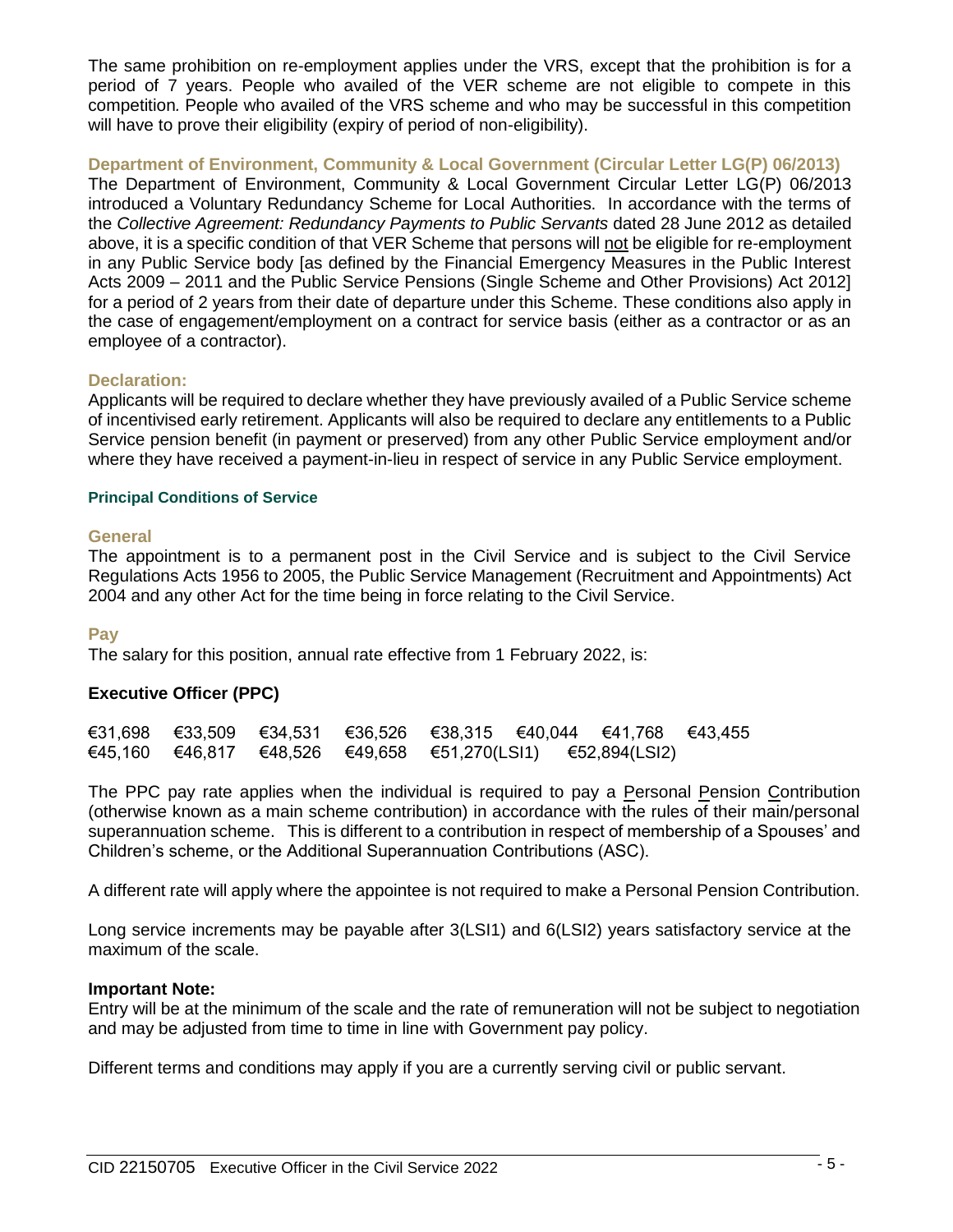Payment will be made **fortnightly** in arrears by Electronic Fund Transfer (EFT) into a bank account of your choice. Payment cannot be made until a bank account number and bank sort code has been supplied on appointment and statutory deductions from salary will be made as appropriate.

Upon appointment, you will agree that any overpayment of salary, allowances, or expenses will be repaid by you in accordance with Circular 07/2018: Recovery of Salary, Allowances, and Expenses Overpayments made to Staff Members/Former Staff Members/Pensioners.

## **Tenure and Probation**

The appointment is to a permanent position on a probationary contract in the Civil Service.

The probationary contract will be for a period of one year from the date specified on the contract. Notwithstanding this paragraph and the paragraph immediately following below, this will not preclude an extension of the probationary contract in appropriate circumstances.

During the period of your probationary contract, your performance will be subject to review by your supervisor(s) to determine whether you:

- (i) have performed in a satisfactory manner;
- (ii) have been satisfactory in general conduct; **and**
- (iii) are suitable from the point of view of health with particular regard to sick leave.

Prior to the completion of the probationary contract a decision will be made as to whether or not you will be retained pursuant to *Section 5A(2) Civil Service Regulation Acts 1956 – 2005*. This decision will be based on your performance assessed against the criteria set out in (i) to (iii) above. The detail of the probationary process will be explained to you by the employing Department/Office and you will be given a copy of the Department of Public Expenditure and Reform's guidelines on probation.

Notwithstanding the preceding paragraphs in this section, the probationary contract may be terminated at any time prior to the expiry of the term of the contract by either side in accordance with the Minimum Notice and Terms of Employment Acts, 1973 to 2005.

In certain circumstances your contract may be extended and your probation period suspended. The extension must be agreed by both parties.

- The probationary period stands suspended when an employee is absent due to Maternity or Adoptive Leave.
- In relation to an employee absent on Parental Leave or Carers Leave, the employee may require probation to be suspended if the absence is not considered to be consistent with the continuation of the probation.
- Probation may be suspended in cases such as absence due to a non-recurring illness.

The employee may, in these circumstances, make an application to the employer for an extension to the contract period.

All appointees will serve a one-year probationary period. If an appointee who fails to satisfy the conditions of probation has been a serving civil servant immediately prior to their appointment from this competition, the issue of reversion will normally arise. In the event of reversion, an officer will return to a vacancy in their former grade in their former Department.

#### **Headquarters**

The officer's headquarters will be such as may be designated from time to time by the Head of the Department/Office. When absent from home and headquarters on duty, appropriate travelling expenses and subsistence allowances will be paid subject to the normal Civil Service regulations.

#### **Hours of attendance**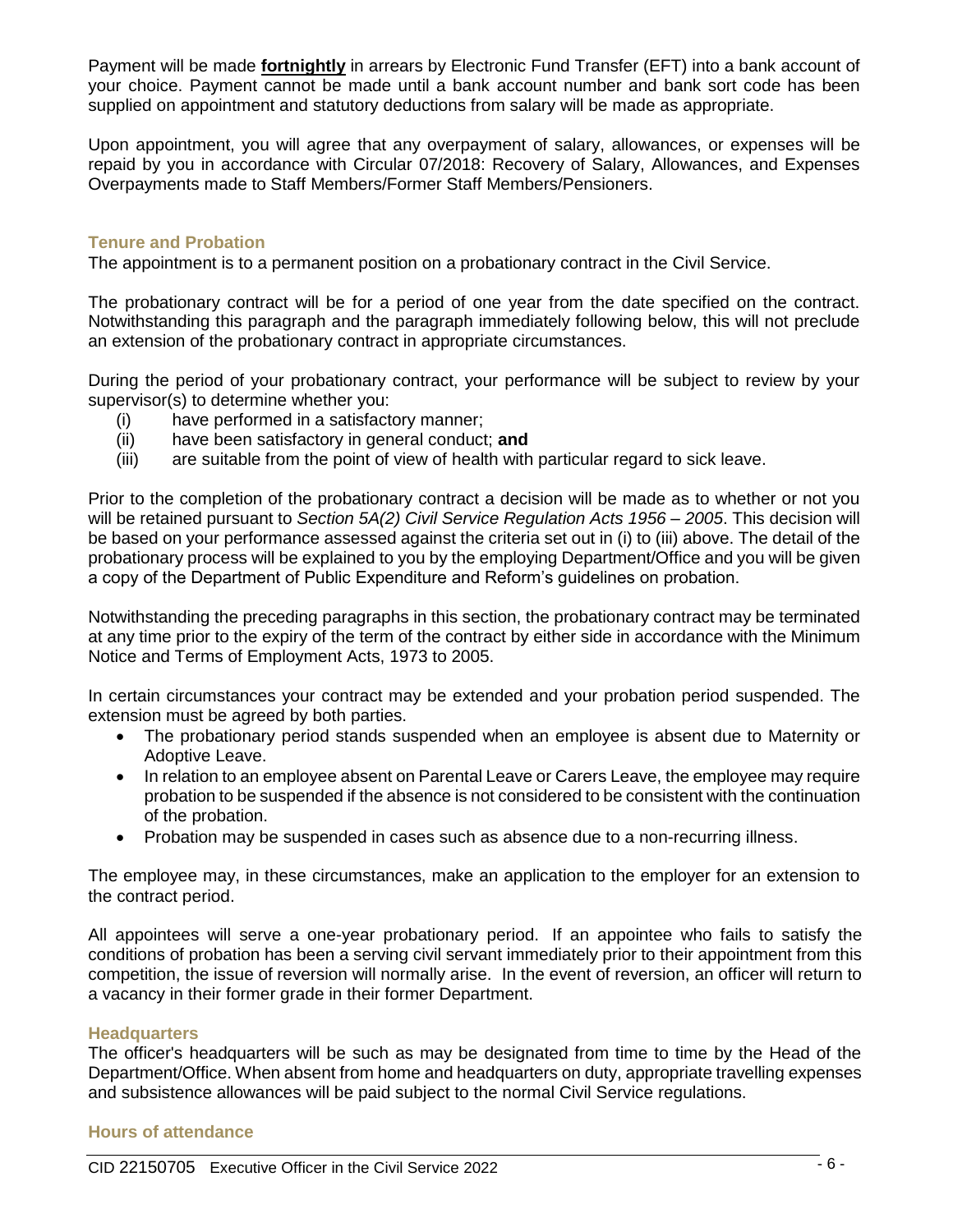Hours of attendance will be fixed from time to time but will amount to not less than 43 hours 15 minutes gross per week. Where extra attendance is necessary, overtime payments, or time off in lieu, will be allowed in accordance with the Civil Service overtime regulations.

## **Annual Leave**

The annual leave allowance for the position of Executive Officer is 23 days rising to 24 days after 5 years' service, 25 days after 10 years' service, 26 days after 12 years' service and 27 days after 14 years' service. . This allowance is subject to the usual conditions regarding the granting of annual leave in the Civil Service, is based on a five-day week and is exclusive of the usual public holidays.

## **Sick Leave**

Pay during properly certified sick absence, provided there is no evidence of permanent disability for service, will apply on a pro-rata basis, in accordance with the provisions of the sick leave Circulars.

Officers who will be paying Class A rate of PRSI will be required to sign a mandate authorising the Department of Social Protection to pay any benefits due under the Social Welfare Acts directly to the employing Department or Organisation. Payment during illness will be subject to the officer making the necessary claims for social insurance benefit to the Department of Social Protection within the required time limits.

## **Superannuation and Retirement**

The successful candidate will be offered the appropriate superannuation terms and conditions as prevailing in the Civil Service at the time of being offered an appointment. In general, an appointee who has never worked in the Public Service will be offered appointment based on membership of the Single Public Service Pension Scheme ("Single Scheme"). Full details of the Scheme are at [www.singlepensionscheme.gov.ie](http://www.singlepensionscheme.gov.ie/)

Where the appointee has worked in a pensionable (non-Single Scheme terms) public service job in the 26 weeks prior to appointment or is currently on a career break or special leave with/without pay, different terms may apply. The pension entitlement of such appointees will be established in the context of their public service employment history.

Key provisions attaching to membership of the Single Scheme are as follows:

- **Pensionable Age:** The minimum age at which retirement benefits are payable is the same as the age of eligibility for the State Pension, currently 66 years.
- **Retirement Age:** Scheme members must retire on reaching the age of 70 years.
- Career average earnings are used to calculate benefits (a pension and lump sum amount accrue each year and are up-rated each year by reference to CPI).
- Post retirement pension increases are linked to CPI.

# **Pension Abatement**

- If the appointee has previously been employed in the Civil or Public Service and is in receipt of a pension from the Civil or Public Service or where a Civil/Public Service pension comes into payment during his/her re-employment that pension **will be subject to abatement** in accordance with Section 52 of the Public Service Pensions (Single Scheme and Other Provisions) Act 2012. **Please note: In applying for this position, you are acknowledging that you understand that the abatement provisions, where relevant, will apply. It is not envisaged that the employing Department/Office will support an application for an abatement waiver in respect of appointments to this position.**
- However, if the appointee was previously employed in the Civil or Public Service and awarded a pension under voluntary early retirement arrangements (other than the Incentivised Scheme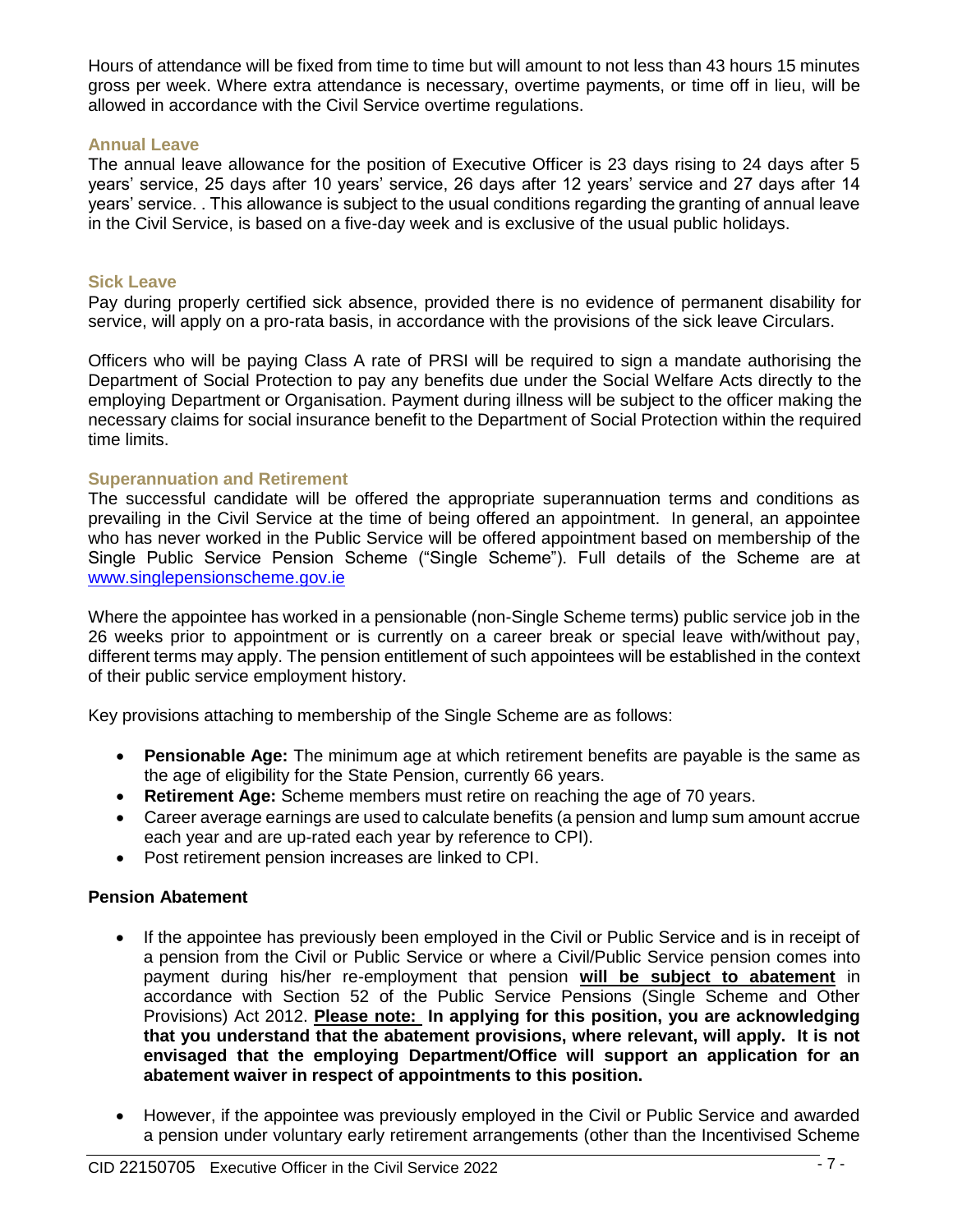of Early Retirement (ISER), the Department of Health Circular 7/2010 VER/VRS or the Department of Environment, Community & Local Government Circular letter LG(P) 06/2013, any of which renders a person ineligible for the competition) the entitlement to that pension will cease with effect from the date of reappointment. Special arrangements may, however be made for the reckoning of previous service given by the appointee for the purpose of any future superannuation award for which the appointee may be eligible.

# **Department of Education and Skills Early Retirement Scheme for Teachers Circular 102/2007**

The Department of Education and Skills introduced an Early Retirement Scheme for Teachers. It is a condition of the Early Retirement Scheme that with the exception of the situations set out in paragraphs 10.2 and 10.3 of the relevant circular documentation, and with those exceptions only, if a teacher accepts early retirement under Strands 1, 2 or 3 of this scheme and is subsequently employed in any capacity in any area of the public sector, payment of pension to that person under the scheme will immediately cease. Pension payments will, however, be resumed on the ceasing of such employment or on the person's 60th birthday, whichever is the later, but on resumption, the pension will be based on the person's actual reckonable service as a teacher (i.e. the added years previously granted will not be taken into account in the calculation of the pension payment).

# **Ill-Health-Retirement**

Please note any person who previously retired on ill health grounds under the terms of a superannuation scheme are required to declare, at the initial application phase, that they are in receipt of such a pension to the organisation administering the recruitment competition.

Applicants will be required to attend the CMO's office to assess their ability to provide regular and effective service taking account of the condition, which qualified them for IHR.

# *Appointment post Ill-health retirement from Civil Service*

If successful in their application through the competition, the applicant should to be aware of the following:

- 1. If deemed fit to provide regular and effective service and assigned to a post, their civil service ill-health pension ceases.
- 2. If the applicant subsequently fails to complete probation or decides to leave their assigned post, there can be no reversion to the civil service IHR status, nor reinstatement of the civil service IHR pension, that existed prior to the application nor is there an entitlement to same.
- 3. The applicant will become a member of the Single Public Service Pension Scheme (SPSPS) upon appointment if they have had a break in pensionable public/civil service of more than 26 weeks.

# *Appointment post Ill-health retirement from public service*

- 1. Where an individual has retired from a public service body his/her ill-health pension from that employment may be subject to review in accordance with the rules of ill-health retirement under that scheme.
- 2. If an applicant is successful, on appointment the applicant will be required to declare whether they are in receipt of a public service pension (ill-health or otherwise) and their public service pension may be subject to abatement.
- 3. The applicant will become a member of the Single Public Service Pension Scheme (SPSPS) upon appointment if they have had a break in pensionable public/civil service of more than 26 weeks.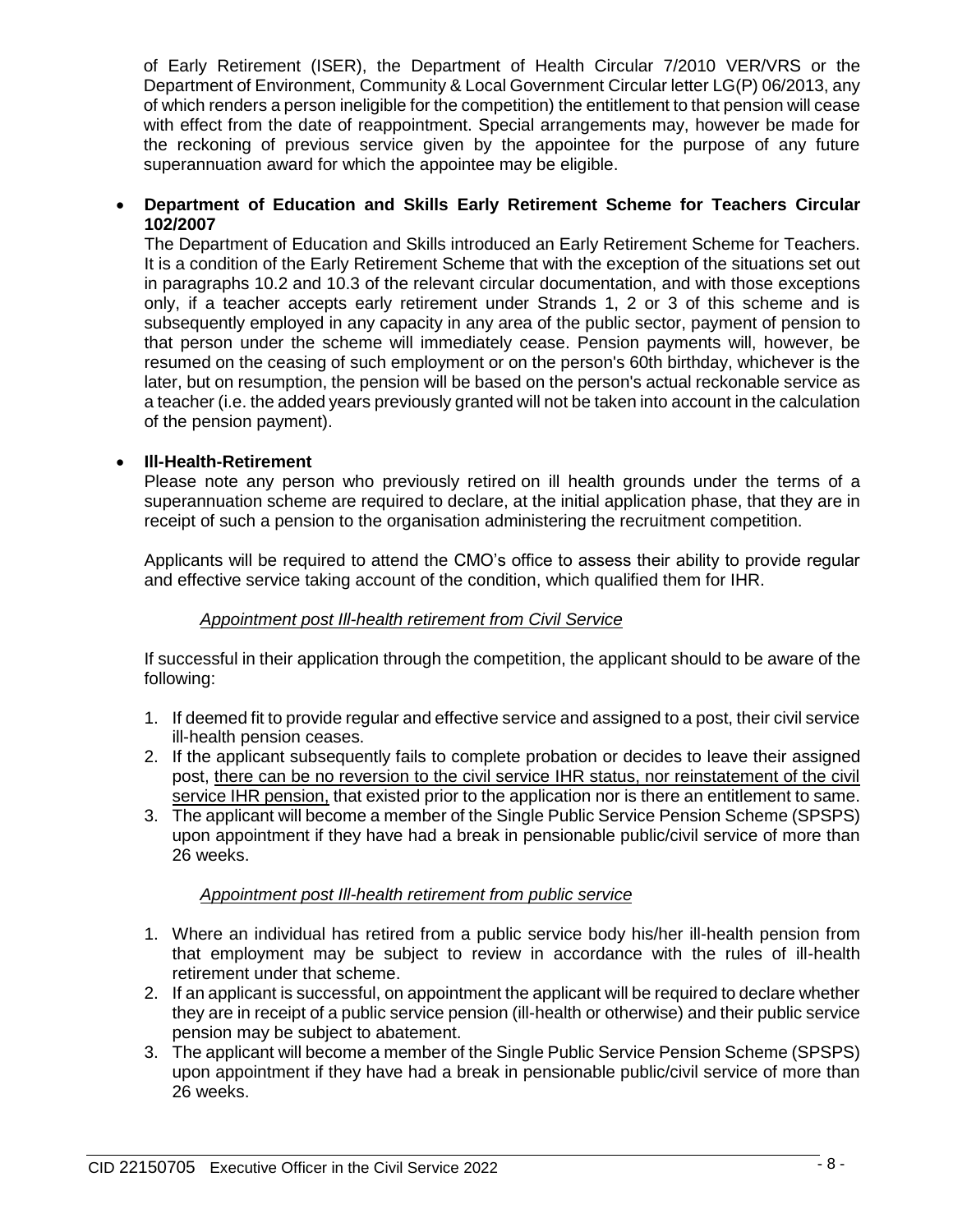Please note more detailed information in relation to pension implications for those in receipt of a civil or public service ill-health pension is available [via this link](https://hr.per.gov.ie/wp-content/uploads/2020/06/Ill-Health-Retirement-linked-document.pdf) or upon request to the Public Appointments Service (PAS).

#### **Pension Accrual**

A 40-year limit on total service that can be counted towards pension where a person has been a member of more than one pre-existing public service pension scheme (i.e. non-Single Scheme) as per the 2012 Act shall apply. This 40-year limit is provided for in the Public Service Pensions (Single Scheme and Other Provisions) Act 2012. This may have implications for any appointee who has acquired pension rights in a previous public service employment.

## **Additional Superannuation Contribution**

This appointment is subject to the Additional Superannuation Contribution (ASC) in accordance with the Public Service Pay and Pensions Act 2017. **Note:** ASC deductions are in addition to any pension contributions required under the rules of your pension scheme.

For further information in relation to the Single Public Service Pension Scheme, please see the following website: [www.singlepensionscheme.gov.ie](http://www.singlepensionscheme.gov.ie/)

## **Secrecy, Confidentiality and Standards of Behaviour**

## **Official Secrecy and Integrity:**

During the term of the probationary contract, an officer will be subject to the Provisions of the Official Secrets Act, 1963, as amended by the Freedom of Information Act 2014. The officer will agree not to disclose to unauthorised third parties any confidential information either during or subsequent to the period of employment.

#### **Civil Service Code of Standards and Behaviour:**

The appointee will be subject to the Civil Service Code of Standards and Behaviour.

#### **Ethics in Public Office Acts:**

The Ethics in Public Office Acts will apply, where appropriate, to this appointment.

#### **Prior approval of publications:**

An officer will agree not to publish material related to his or her official duties without prior approval by the Chairperson of the Authority or by another appropriate authorised officer.

#### **Political Activity:**

During the term of employment, the officer will be subject to the rules governing public servants and politics.

#### **Please Note:**

As an Employer of Choice the Civil Service has many flexible and family friendly working policies including some opportunities for remote working. Please note, successful candidates may request flexible working opportunities, however, this is at the discretion of the employer and decided in line with the business needs of the organisation, and on a case by case basis.

## **Important Notice**

**The foregoing represents the principal conditions of service and is not intended to be the comprehensive list of all terms and conditions of employment which will be set out in the employment contract to be agreed with the successful candidate.**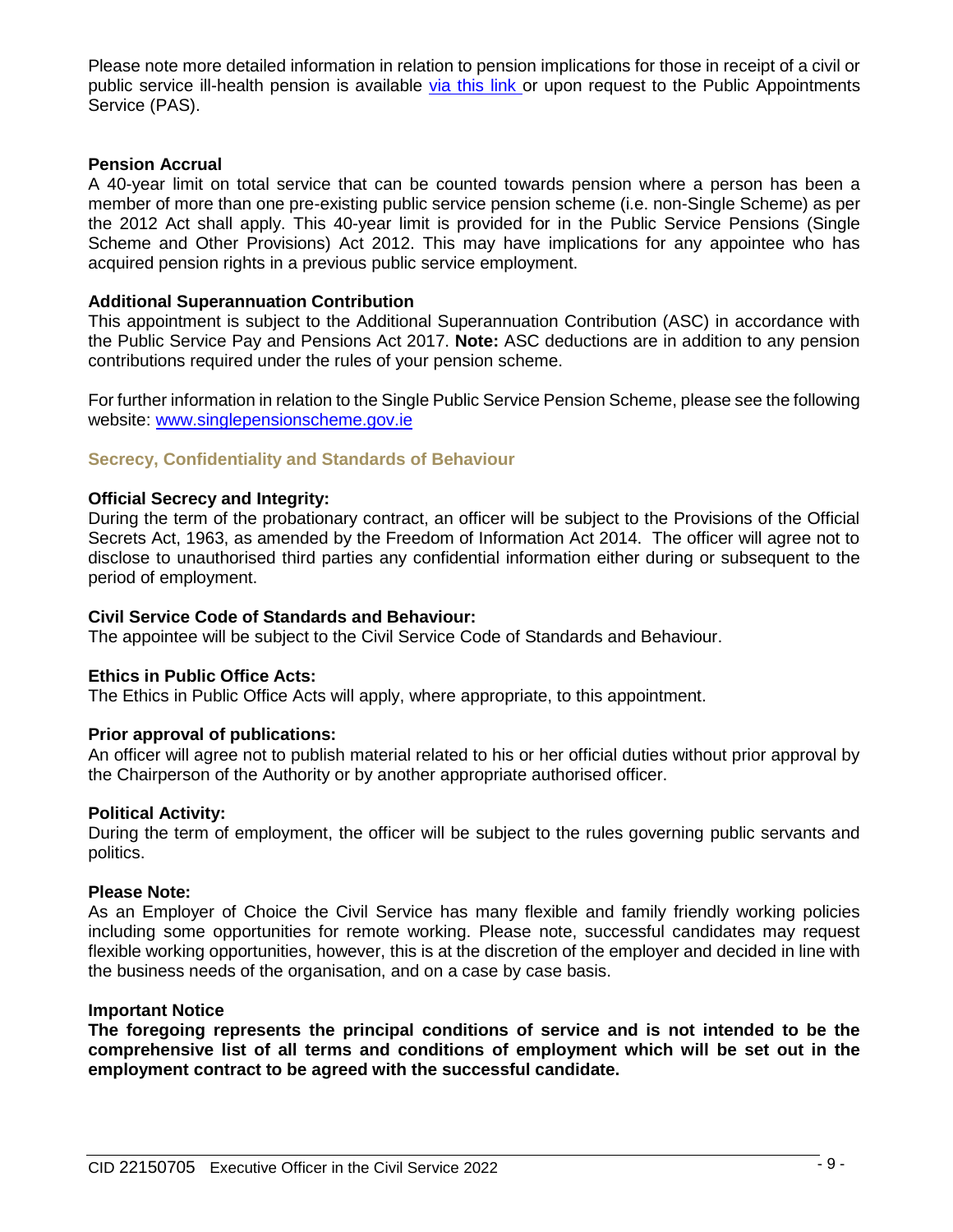# **Application Process**

## **Location Choices**

## **Regional Recruitment**

On the application form you may select a maximum of **two location choices,** listed below, where you would be prepared to work if offered an appointment:

| Carlow    | Cavan     | Clare     |  |
|-----------|-----------|-----------|--|
| Cork      | Donegal   | Dublin    |  |
| Galway    | Kerry     | Kildare   |  |
| Kilkenny  | Laois     | Leitrim   |  |
| Limerick  | Louth     | Longford  |  |
| Mayo      | Meath     | Monaghan  |  |
| Offaly    | Roscommon | Sligo     |  |
| Tipperary | Waterford | Westmeath |  |
| Wexford   | Wicklow   |           |  |

You should only make a location choice where you would be prepared to work if offered an appointment. **Changes to your location choice will not be permitted after the closing date.** Vacancies for which you may be considered will extend only to a city/town in your chosen county. Candidates should be aware that vacancies may not arise in all of the above locations while this panel is active. Once a candidate has been assigned, they are removed from the panel.

After Stage one candidates may be required to provide further information regarding their location choice.

Candidates should be aware that vacancies may not arise in all of the above locations while this panel is active.

As an Employer of Choice and under the Programme for Government the Civil Service is exploring the opportunities for employees to work remotely.

#### **Practical Matters**

- Applications should be made online through [www.publicjobs.ie](http://www.publicjobs.ie/)
- To apply, candidates must have a "User Account" on [www.publicjobs.ie](http://www.publicjobs.ie/). If you have not already done so, you must click 'Login' on the publicjobs homepage and register as a *'New User'* to create your Profile (register a New Account).
- If you cannot remember your profile details, please do not create a second profile as this could invalidate your application.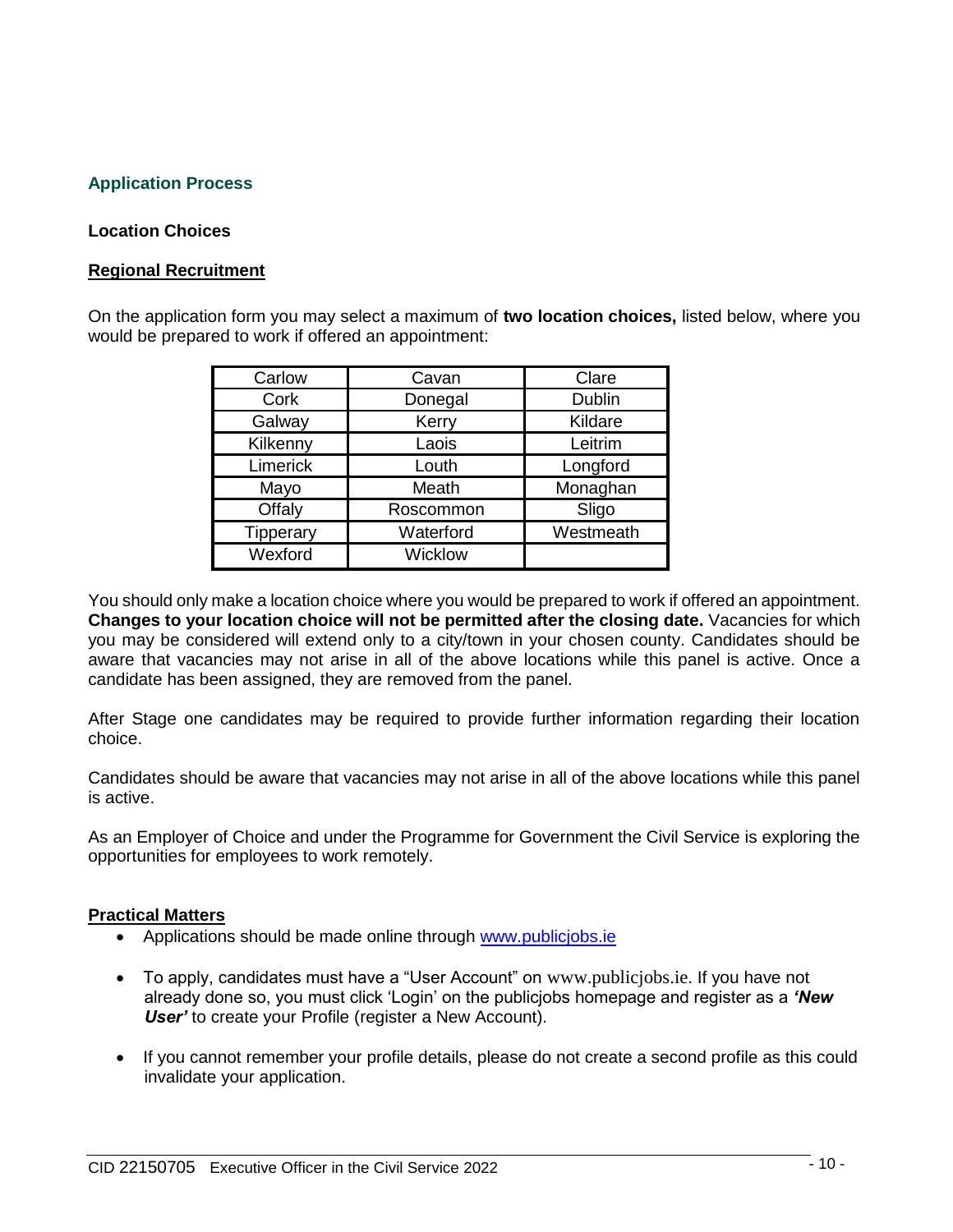Candidates should not confuse registering (Creating a Profile) with submitting an application. Once you have created a Profile you must then access the application form, complete and submit it.

# **Username / Password issues** *Forgotten your username or password?* If so, click on the following link: <https://www.publicjobs.ie/candidateportal/home/forgottenDetails.do> *How to contact PAS? If you continue to have 'User Name' or 'Password' difficulties please email PAS at* [Largevolumerecruitment5@publicjobs.ie](mailto:Largevolumerecruitment5@publicjobs.ie) *outlining your issue and giving your name and contact details, including a telephone number, where you can be reached.* Candidates should note that support will only be available during office hours until the closing date.

- Candidates must use **their own** valid email address. Email addresses from third parties will **not** be accepted and may invalidate your application. PAS will only communicate application information with the candidate and not with any third party.
- It is important that you keep note of your username and password as you will need this information to access your Publicjobs Messageboard.
- It is strongly recommended that you do not change your email address or mobile phone number in the course of this recruitment competition, as any email/text message notification will be sent to the email address/telephone number originally supplied by you.
- Interaction with candidates during the selection process will primarily be conducted online. PAS will send most communication through your Publicjobs Messageboard. Check your Messageboard on a regular basis as email notifications of updates/tests issued to your Messageboard may sometimes be filtered into your Junk/Spam email folders (or 'Promotions' in the case of gmail). You are also advised to check all these folders regularly.
- PAS accepts no responsibility for communication not accessed or received by an applicant. They must ensure that they regularly check their Messageboard and access all communications from the PAS.
- If invited to tests and/or interview, the onus is on each applicant to make themselves available on the date(s) specified by the PAS. If you do not attend on the specified date/time you will be deemed withdrawn from the competition
- An Unreasonable Conduct Policy is in operation in PAS. Information on the policy can be found on the PublicJobs [website.](https://www.publicjobs.ie/documents/Unreasonable_Conduct_Policy.pdf)

# **How to Apply**

The onus is on the candidate to select the correct competition(s).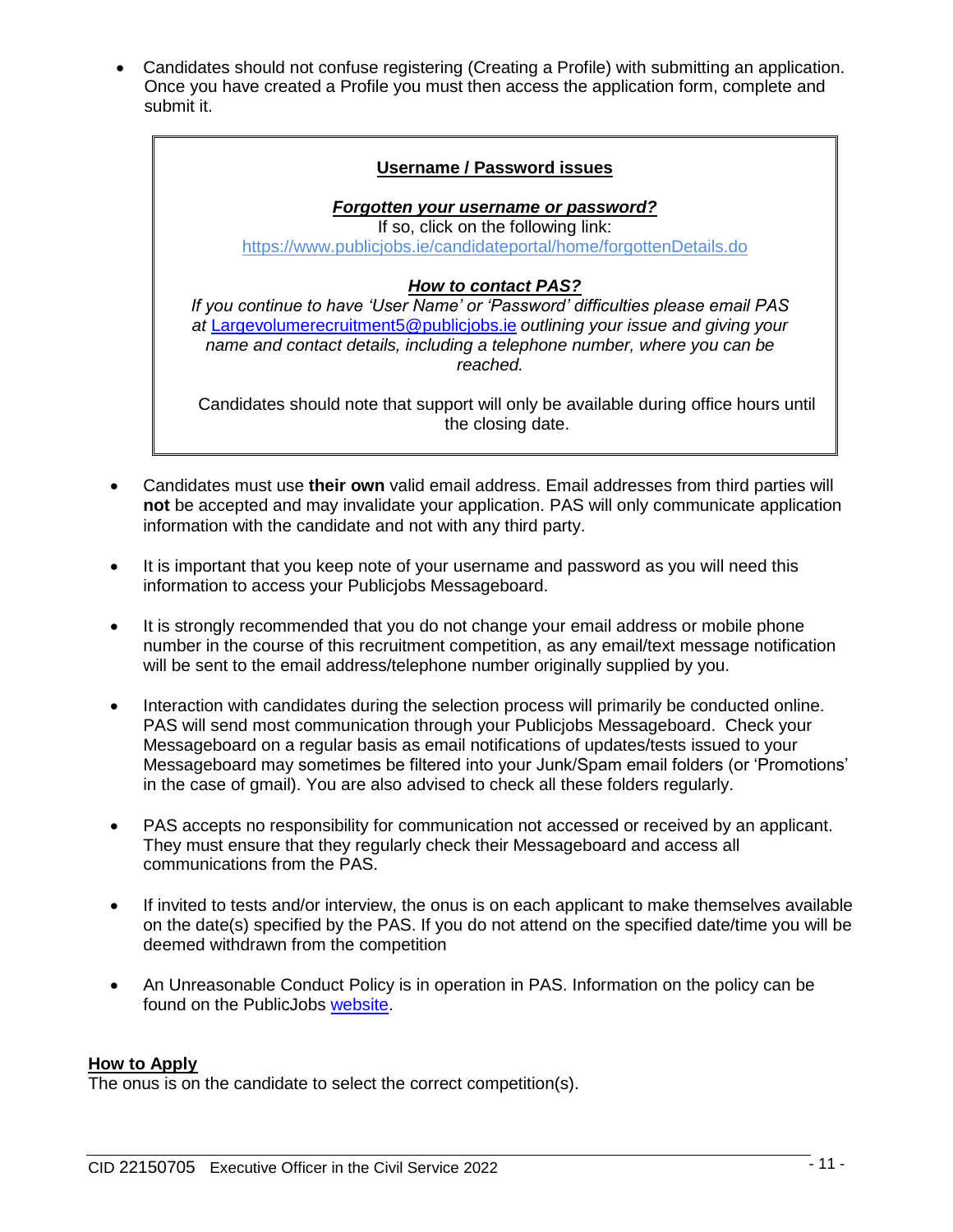Click on the button 'Apply now' to access the application webform. This button is located at the end of the job posting page for Executive Officer in the Civil Service 2022 on [www.publicjobs.ie.](http://www.publicjobs.ie/) You must complete the application webform in full and click the submit button.

Once you have submitted your application form you should return to your publicjobs account and confirm that it has been successfully submitted via *'My Applications'*. At this point you should consider adding *publicjobs.ie* to your safe senders or contact list within your email account to avoid not receiving email because a *publicjobs* email has been blocked.

If you do not receive an acknowledgement of receipt of your application within two working days of applying, please check your Junk/Spam folders as email notifications may sometimes be filtered into these email folders (or 'Promotions' in the case of Gmail). In the event that the acknowledgement is still not received please email **Largevolumerecruitment5@publicjobs.ie** including your name, candidate ID and contact details. Candidates should note that support will be available during office hours until the closing date.

Only fully completed applications submitted online will be accepted into the competition. **Applications will not be accepted after the closing date. Only one application per person is permitted.**

The admission of a person to the competition, or invitation to undertake any element of the selection process is not to be taken as implying that the PAS or other body is satisfied that such a person fulfils the requirements.

# **Candidates with Disabilities**

The Public Appointments Service has a key role to play in attracting candidates from all sectors of society, ensuring that routes to career opportunities are accessible to all who are interested. We are committed to equality of opportunity for all candidates.

If you have a disability or need reasonable accommodations made during the selection process, we strongly encourage you to share this with us so that we can ensure you get the support you need.

Reasonable accommodation in our selection process refers to adjustments and practical changes which would enable a disabled candidate to have an equal opportunity for this competition. Examples of adjustments we provide include the use of assistive technology, extra time, scribes and/or readers or a range of other accommodations.

Please be assured that having a disability or requiring adjustments will not impact on your progress in the selection process; you will not be at a disadvantage if you disclose your disability or requirements to us. Your disability and/or adjustments will be kept entirely confidential.

Should you be successful, the disclosure of a disability for this stage of the process will not be passed onto the employing department unless you request that we do so.

If you have indicated on your application/profile that you require reasonable accommodations, please submit a psychologist/medical report be to ASU@publicjobs.ie

The purpose of the report is to provide PAS with information to act as a basis for determining reasonable accommodations, where appropriate. The information within these reports that is useful for us to see includes the outcome of any diagnostic tests conducted by your psychologist/doctor, and their summary of recommendations in relation to your requirements. You may redact (block out) parts of medical reports/psychologist's reports that you feel are sensitive or unnecessary for the decision to make reasonable adjustments.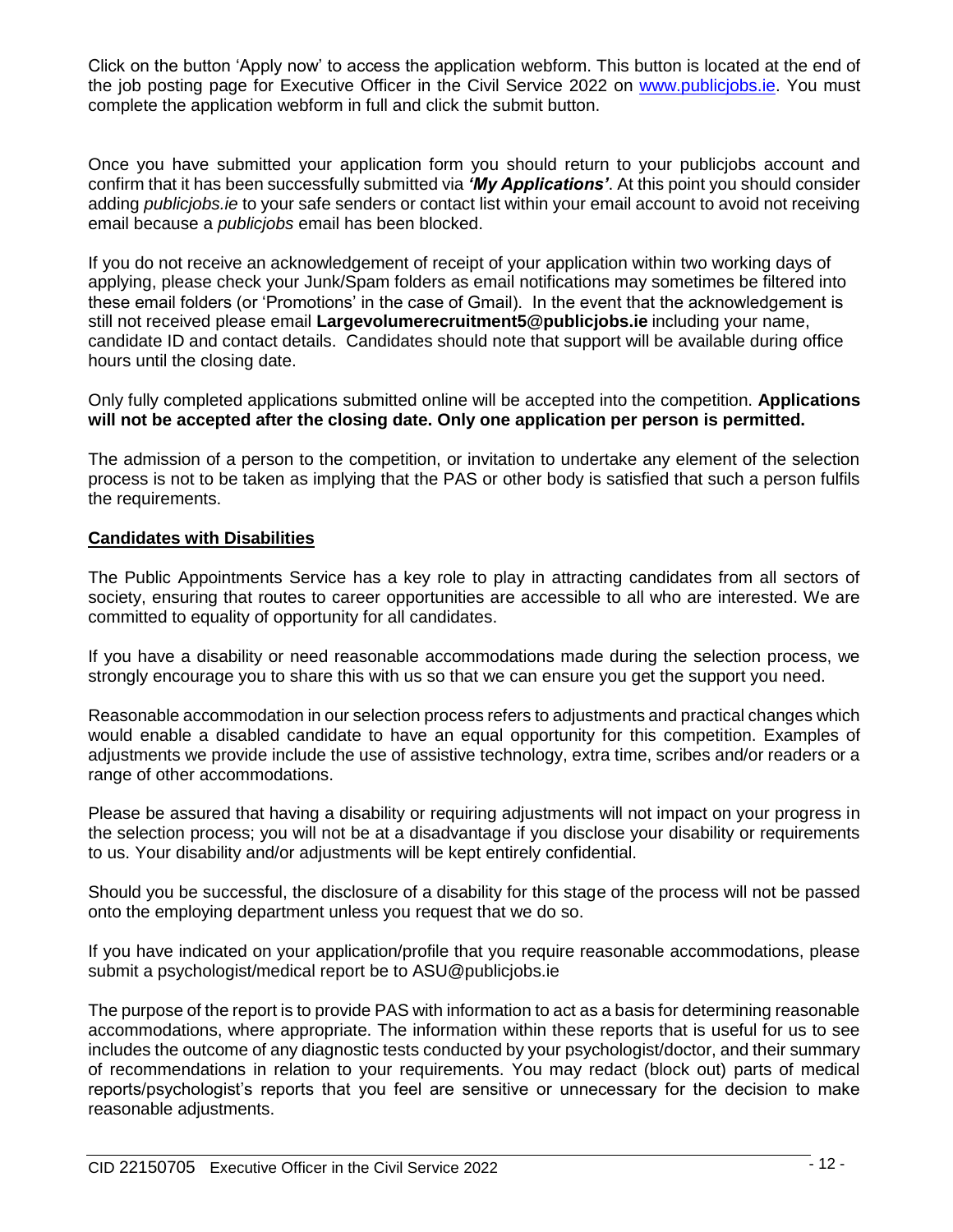These reports must be forwarded to the Assessment Services unit by close of business on 2 June 2022. You should email a scanned copy of the report to asu@publicjobs.ie

If you have previously applied for a competition with PAS and submitted a report, please email asu@publicjobs.ie to confirm that your report is still on file.

If you would like to talk about your application or any accommodations that may be of benefit during the recruitment process, please contact our Disability Champion, Amanda Kavanagh, at amanda.kavanagh@publicjobs.ie, for further information on the accessibility of our service please see our Accessibility page.

# **Closing Date**

The closing date & time for receipt of completed applications is **3pm on 2nd June 2022.**

# **Selection Process**

The selection methods for this competition will comprise a number of elements to select successful candidates for positions that may arise. These may may include the following:

- Completion of an online Assessment Questionnaire;
- Online and/or paper-based assessment test(s);
- Short listing;
- An online video interview;
- Language tests (oral and/or written);
- Competitive Interview(s);
- Presentation/Analysis exercise;
- Work sample test or any other tests or exercises that may be deemed appropriate.

**To be compliant with recent government guidelines for public safety, it is envisaged that the methods of assessment may differ to previous competitions in response to Covid-19. As such it is strongly advised that each candidate reviews any communication or familiarisation sent to them prior to the commencement of each stage.**

Applicants must successfully compete and be placed highest, in order to be considered for advancement to the next stage of the multi stage selection process. The number to be invited forward at each stage will be determined from time to time by the Public Appointments Service.

#### **Next Steps**

Should you come under consideration to proceed to subsequent stages of the selection process, information will be forwarded to you at the appropriate time.

#### **Indicative Dates (Subject to Change)**

| <b>Stage</b> | <b>Dates</b> |
|--------------|--------------|
| Closing date | 2 June 2022  |
| Stage One    | June 2022    |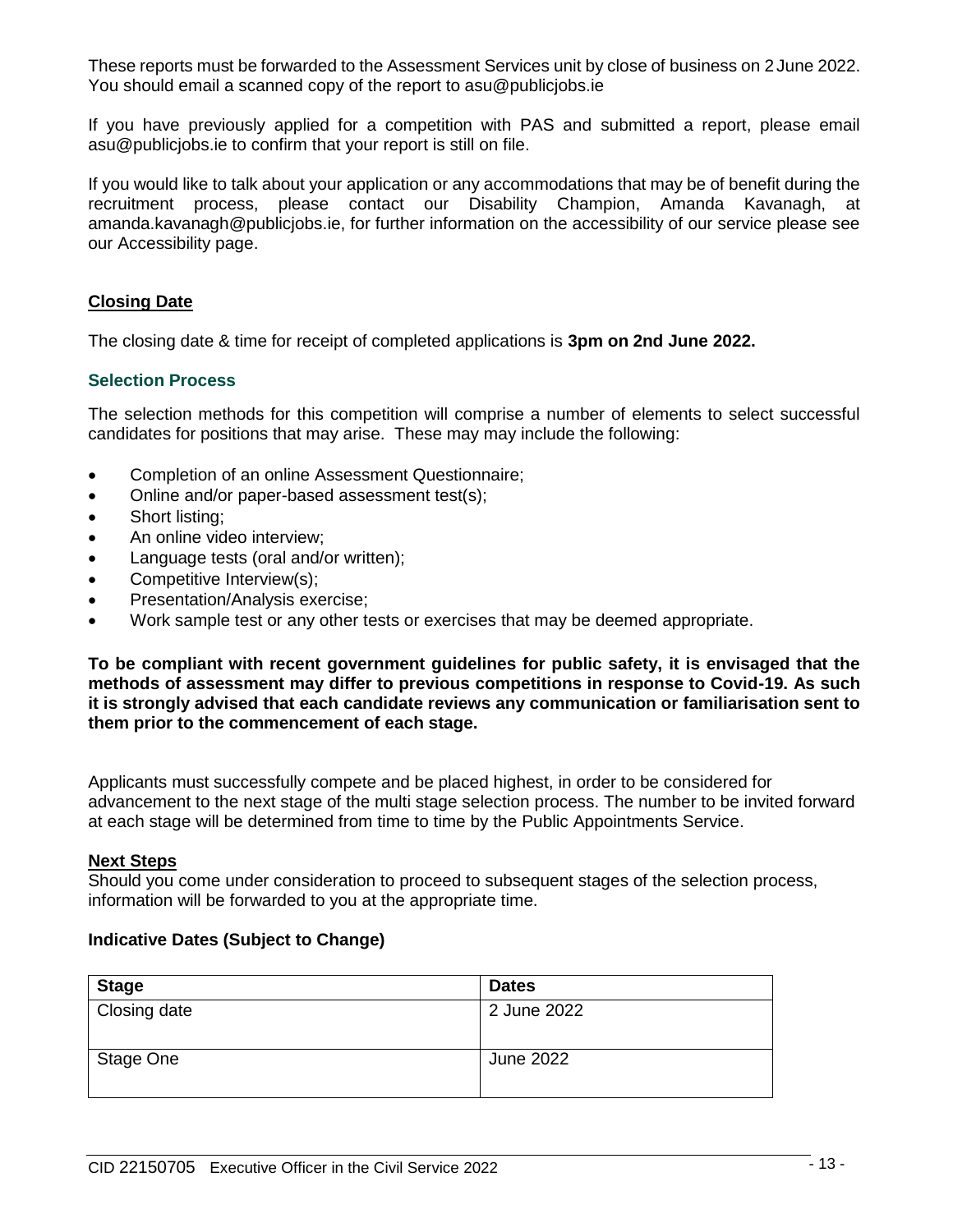Candidates must be prepared to make themselves available at short notice, to undertake and attend test(s) and interview and provide any supporting documentation required.

Irrespective of whether or not you express a preference for more than one location (maximum two), you may only sit the various stages of the selection process, including interview, once.

# **Communication**

Interaction with candidates during the selection process will primarily be conducted online. PAS will communicate with you primarily through your Publicjobs.ie Message Board. However, some correspondence may be issued by email. The onus is on the candidate to keep a regular check on your Message Board/Email Account as email notifications of updates may sometimes be filtered into your Junk/Spam email folders (or 'Promotions' in the case of Gmail). You are also advised to check all these folders regularly. The PAS accepts no responsibility for communication not accessed or received by an applicant.

It is strongly recommended that you do not change your email address or mobile phone number in the course of this recruitment campaign, as any email/text message will be sent to the email address/telephone number originally supplied (see also paragraph below '*Publicjobs Messageboard'*). Candidates must use their own valid email address. Email addresses from third parties will not be accepted and may invalidate your application. PAS will only communicate application information with the candidate and not with any third party.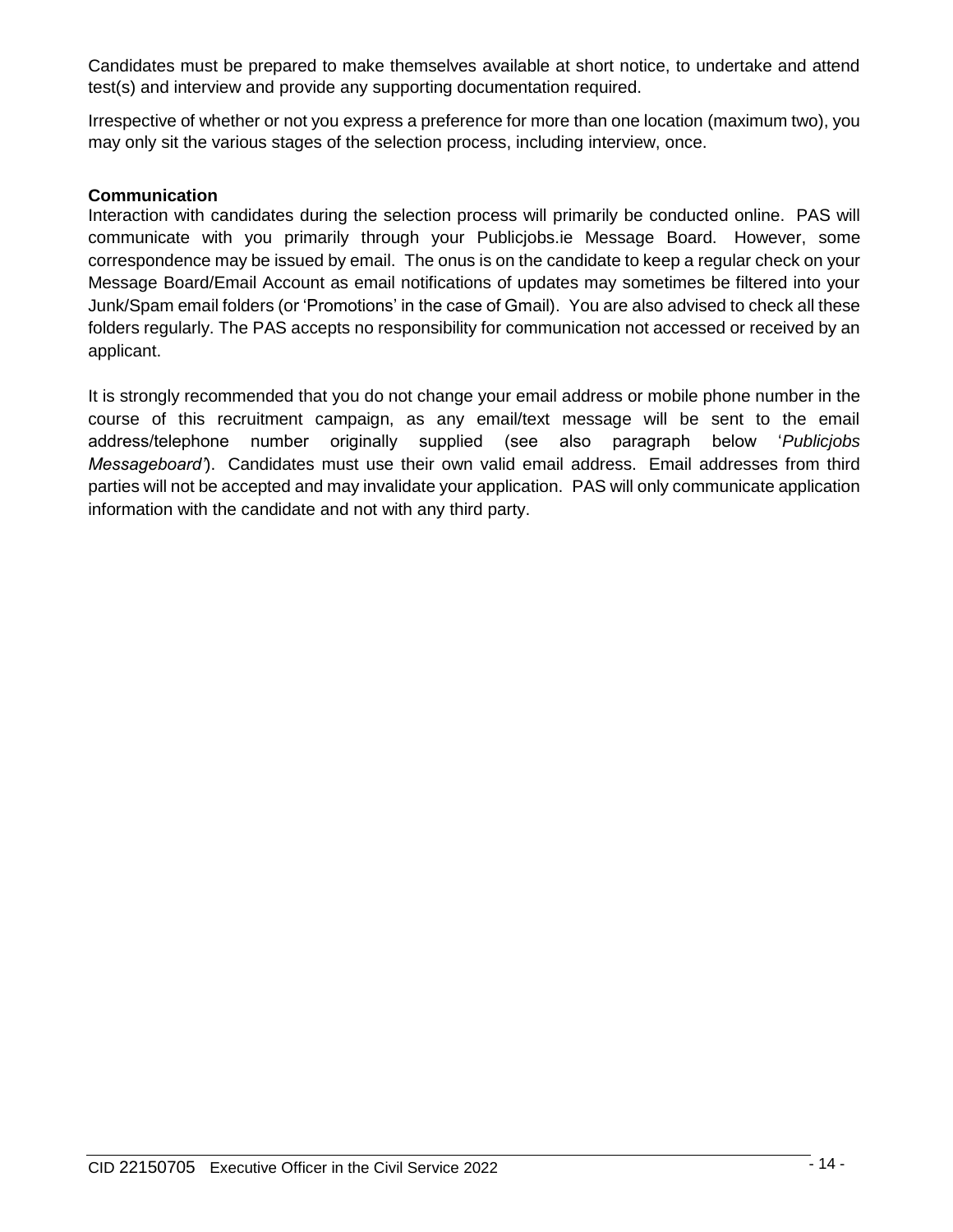# **General Information**

# **Appointments from Panels**

PAS will establish panels of suitably qualified individuals to fill vacancies, which may arise in the various location choices across the Civil Service. If a candidate is offered and accepts a position, they must be available to take up that position within a reasonable time frame. The Public Appointments Service has no foresight as to how many vacancies may be filled over the lifetime of the panel, and potentially candidates may not be reached on the order of merit.

Qualification and placement on a panel is not a guarantee of appointment to a position. Once reached on the panel, a candidate will normally be considered for one position only. Once assigned to a position, a candidate will be removed from the panel will no longer be considered for any future positions. Please note that once an offer of appointment has been accepted a candidate will be removed from the panel and no further offers of appointment will be made. It is not envisaged that appointments will be made from this competition after **30 June 2024.**

## *Please note that placement on a panel is not a guarantee of appointment to a position.*

## **Specific candidate criteria**

Candidates must:

- Have the knowledge and ability to discharge the duties of the post concerned
- Be suitable on the grounds of character
- Be suitable in all other relevant respects for appointment to the post concerned;

If successful, they will not be appointed to the post unless they:

- Agree to undertake the duties attached to the post and accept the conditions under which the duties are, or may be required to be, performed
- Be fully competent and available to undertake, and fully capable of undertaking, the duties attached to the position.

#### **Deferrals from Panels**

Candidates should be aware that all vacancies are for immediate positions. There is no option for candidates to defer their place on the panel once their place is reached e.g. to complete their studies, or to finish an existing project. Start dates are arranged at the discretion of the employing department or organisation and candidates will be required to take up duty within a reasonable timeframe once assigned to the position.

#### **Declining an Offer of Appointment**

Should the person recommended for appointment decline, or having accepted it, relinquish it, PAS or the employing organisation may at its discretion, select and recommend another person for appointment on the results of this selection process.

#### **Deeming of candidature to be withdrawn**

Candidates who do not complete and submit the Online Questionnaire before the specified date; or do not attend/undertake any subsequent stage of the selection process as requested, attend for interview or other test when and where required by the PAS or who do not, when requested, furnish such evidence as the PAS require in regard to any matter relevant to their candidature, will have no further claim to consideration.

Candidates are expected to provide all requested documentation to PAS, including all forms issued by PAS for completion, within the time specified. Failure to do so will result in the candidate being deemed to have withdrawn from the competition and their candidature will receive no further consideration.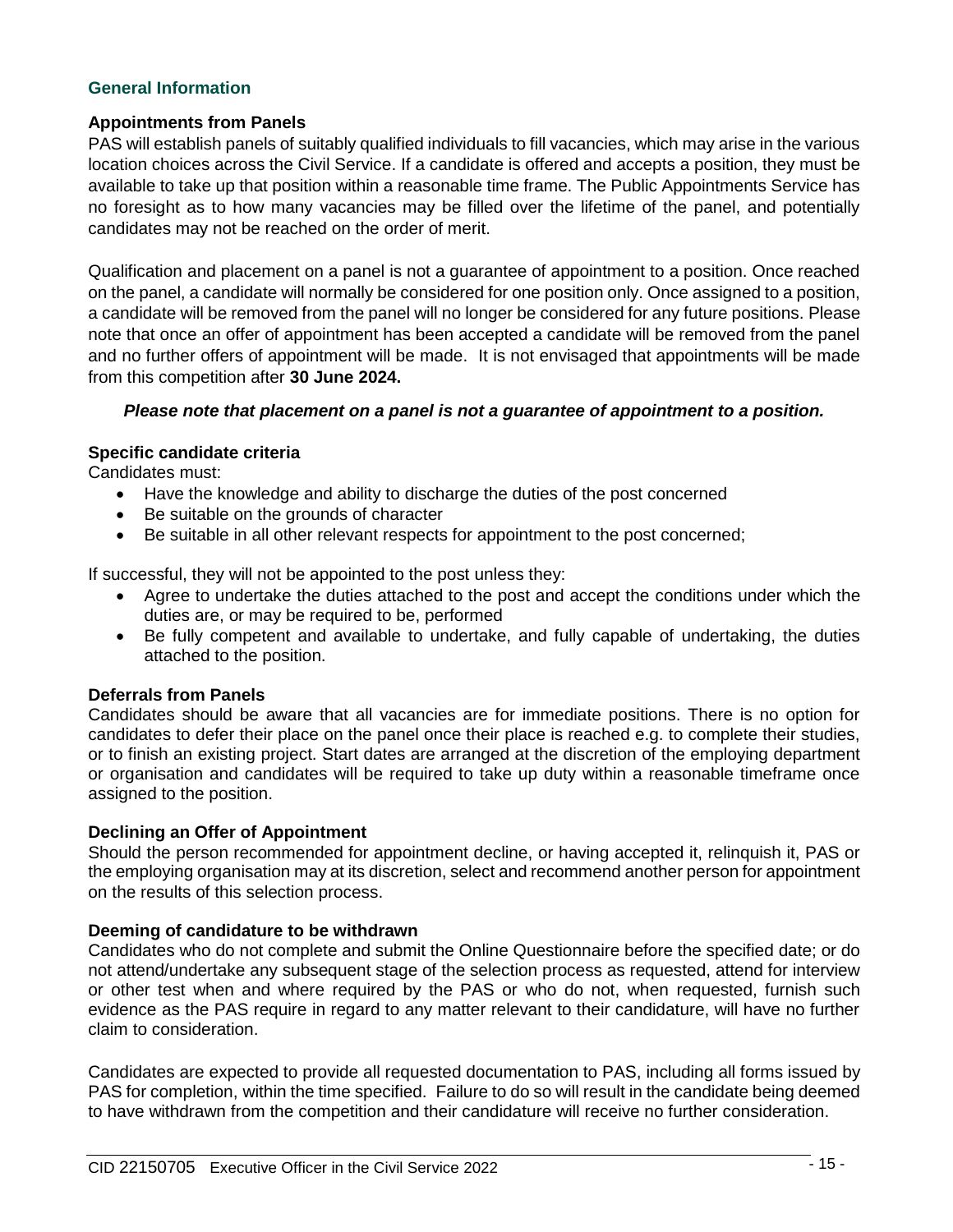## **Reschedule Requests**

Reschedule requests may only be considered under exceptional circumstances as deemed acceptable by PAS (e.g. Bereavement/Illness). Please note that PAS may request supporting documentation as evidence. Candidates who are afforded an opportunity to reschedule will be processed in the next candidate batch invited to test/interview. . Candidates will not be re-inserted into their original batch. Please note that candidates who are permitted to reschedule will be given only one opportunity to do so.

Requests must be emailed to [Largevolumerecruitment5@publicjobs.ie](mailto:Largevolumerecruitment5@publicjobs.ie) within the booking window as specified in the invitation message

## **Reasonable Accommodations in the Workplace**

If a candidate would like to request reasonable accommodations to be put in place by the potential employer, there will be an opportunity to confirm their interest at a later stage if they are successful in advancing through the competition. Candidates will also have to complete a 'Reasonable Accommodations Request Form' at the pre-employment checks stage. There are many advantages to disclosing a need for reasonable accommodations in the workplace as it allows employers to aid an employee to perform to their full potential within the role. If you do require reasonable accommodations to be put in place and choose not to disclose it, your employer may not be in a position to provide the appropriate accommodations which may assist you in carrying out your role to your full potential.

## **Expenses**

Candidates will be responsible for any expense incurred in connection with their candidature.

## **Quality Customer Service**

PAS aims to provide an excellent quality service to all our customers. If, for whatever reason, you are unhappy with any aspect of the service you receive from us, we urge you to bring this to the attention of the unit or staff member concerned. This is important as it ensures that we are aware of the problem and can take the appropriate steps to resolve it.

# **Candidate Rights and Obligations**

#### **Confidentiality**

Candidates can expect that all enquiries, applications and all aspects of the proceedings to the extent that they are managed by PAS are treated as strictly confidential subject to the provisions of the Freedom of Information Act 2014. However, candidates should note that all application material may be made available to the employing authority/organisation. Certain items of information, not specific to any individual, are extracted from computer records for general statistical purposes.

#### **Requests for Feedback/Test Rechecks**

Feedback in relation to the selection process is available on written request. Feedback and rechecks may be requested for up to six months after completion of each stage of the competition.

However, please note that the Review Process as set out in the Code of Practice is a separate process with specified timeframes that must be observed. Receipt of feedback/recheck is not required to invoke a review. It is not necessary for a candidate to compile a detailed case prior to invoking the review mechanism. The timeframe set out in the CPSA Code cannot be extended for any reason including the provision of feedback and/or the outcome of rechecks.

## **Review and Complaint Procedures under the Code of Practice for Appointments to Positions in the Civil and Public Service**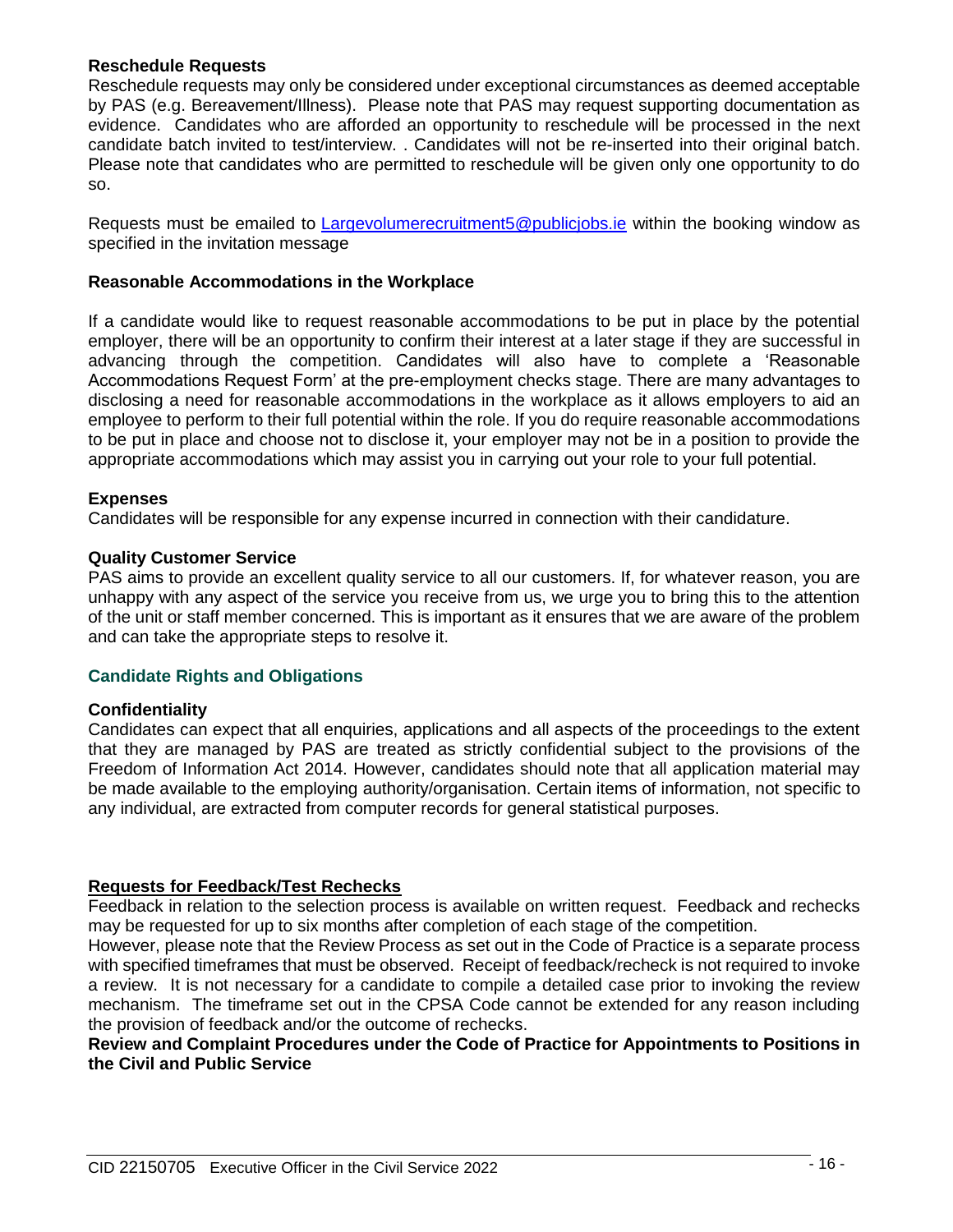If a candidate is unhappy following the outcome of any stage of a selection process, they can either:

- 1. Request a **Review of a decision** made during the process
- **Or**
- 2. **Make a Complaint** that the selection process followed was unfair

A candidate can follow either one of the two procedures in relation to the same aspect of a selection process, but not both. Where a review of a selection process has taken place under Section 7 (as detailed below), a complainant may not seek a further review of the same process under Section 8, other than in the most exceptional circumstances that will be determined by the Commission for Public Service Appointments (CPSA) **at its sole discretion.**

There is no obligation on PAS to suspend an appointment process while a Review or Complaint is being considered. However, the CPSA expects that, where possible, PAS will intervene in cases where it finds an error is likely to have occurred.

# **Requesting a Review under Section 7**

A request for review may be taken by a candidate should they be dissatisfied with an action or decision taken by the Public Appointments Service (PAS). PAS will consider requests for review in accordance with the provisions of **Section 7** of the Code of Practice for Appointments to Positions in the Civil and Public Service published by the CPSA.

When making a request for a review, the candidate must support their request by outlining the facts they believe show that the action taken or decision reached was wrong. A request for review may be refused if the candidate cannot support their request.

The Informal Review will consist of a desk-based examination of any available information in relation to the recruitment process and the decision taken regarding the candidate's application. The outcome of the Informal Review Process will be communicated to the requester in writing.

- A request for Informal Review must be made within 5 working days of notification of the decision, and will normally take place between the candidate and a representative of the PAS who had played a key role in the administration of the selection process.
- Where a candidate remains dissatisfied following any such informal discussion, he/she may adopt the formal procedures set out below.

A request for Formal Review must be made within 5 working days of either the notification of the selection decision, or the notification of the outcome of the Informal Review process. Any extension of these time limits will only be granted in the most exceptional of circumstances and will be at the sole discretion of the Chief Executive.

- The candidate must address his/her concerns in relation to the process in writing to the Chief Executive (via email to ceomailbox@publiciobs.ie, or in writing to Chief Executive Officer, Public Appointments Service, Chapter House, 26/30 Abbey Street Upper, Dublin 1), outlining the facts that they believe show an action taken or decision reached was wrong.
- The Formal Review will be conducted by a person who is completely independent of the selection process
- The outcome of the Formal Review must generally be notified to the candidate within 25 working days of receipt of the request for review. If the investigation does not produce a decision within this time, PAS must keep the candidate informed of the status of the review and the reasons for the delay.

# **Making a Complaint under Section 8**

A candidate may believe there was a breach of the Commission's Code of Practice by PAS that may have compromised the integrity of the decision reached in the appointment process. The complaints process enables candidates to make a complaint under **Section 8** to PAS in the first instance, and to the Commission for Public Service Appointments subsequently on appeal if they remain dissatisfied.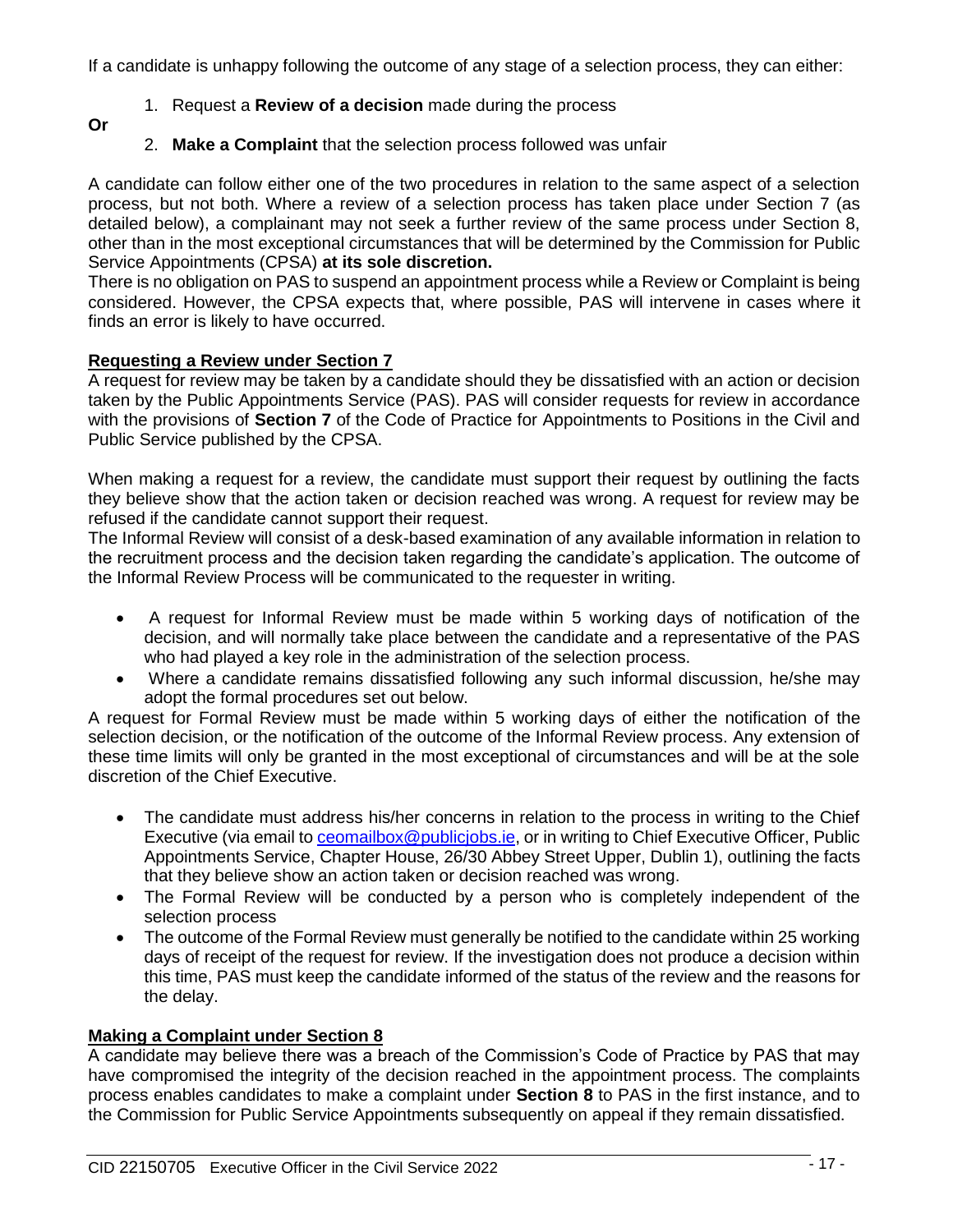On foot of a Section 8 Complaint process, either PAS or the CPSA may find that the recruitment and selection process in question has not adhered to the standard set out in the Code of Practice. In such cases, PAS and the CPSA may make recommendations in order to prevent such issues from reoccurring again in the future. **The CPSA cannot instruct PAS to reverse a decision taken in the course of an appointment process.** Any candidate wishing for an investigation into the decision taken regarding their application as part of a selection process should request a Review under Section 7, as outlined above.

The complainant must outline the facts that they believe show that the process followed was wrong. The complainant must also identify the aspect of the Code they believe has been infringed and enclose any relevant documentation that may support the allegation. A complaint may be dismissed if they the complainant cannot support their allegations by setting out how the Public Appointments Service has fallen short of the principles of this Code.

The Informal Complaint will consist of a desk-based examination of any available information in relation to the recruitment process. The outcome of the Informal Complaint will be communicated to the requester in writing.

- An Informal Complaint must be made within 5 working days of notification of the decision, and will normally take place between the candidate and a representative of the PAS who had played a key role in the administration of the selection process.
- Where a candidate remains dissatisfied following any such informal discussion, he/she may adopt the formal procedures set out below.

A Formal Complaint must be made within 5 working days of either the notification of the selection decision, or the notification of the outcome of the Informal Complaint. Any extension of these time limits will only be granted in the most exceptional of circumstances and will be at the sole discretion of the Chief Executive.

- The candidate must address his/her concerns in relation to the process in writing to the Chief Executive (via email to **ceomailbox@publiciobs.ie**, or in writing to Chief Executive Officer, Public Appointments Service, Chapter House, 26/30 Abbey Street Upper, Dublin 1), outlining the facts that they believe show an action taken or decision reached was wrong.
- The Formal Complaint will be investigated by a person who is completely independent of the selection process
- The outcome of the Formal Complaint must generally be notified to the candidate within 25 working days of receipt of the request for review. If the investigation does not produce a decision within this time, PAS must keep the candidate informed of the status of the review and the reasons for the delay.

## **For further information on the above Review and Complaint procedures please see the** *Code of Practice for Appointments to Positions in the Civil and Public Service* **which is available on the website of the Commission for Public Service Appointments, [www.cpsa.ie](http://www.cpsa.ie/)**

There is no obligation on the PAS to suspend an appointment process while it considers a request for a review. Please note that where a formal review of a recruitment and selection process has taken place under Section 7 of this Code of Practice, a complainant may not seek a further review of the same process under Section 8, other than in the most exceptional circumstances that will be determined by the Commission at its sole discretion.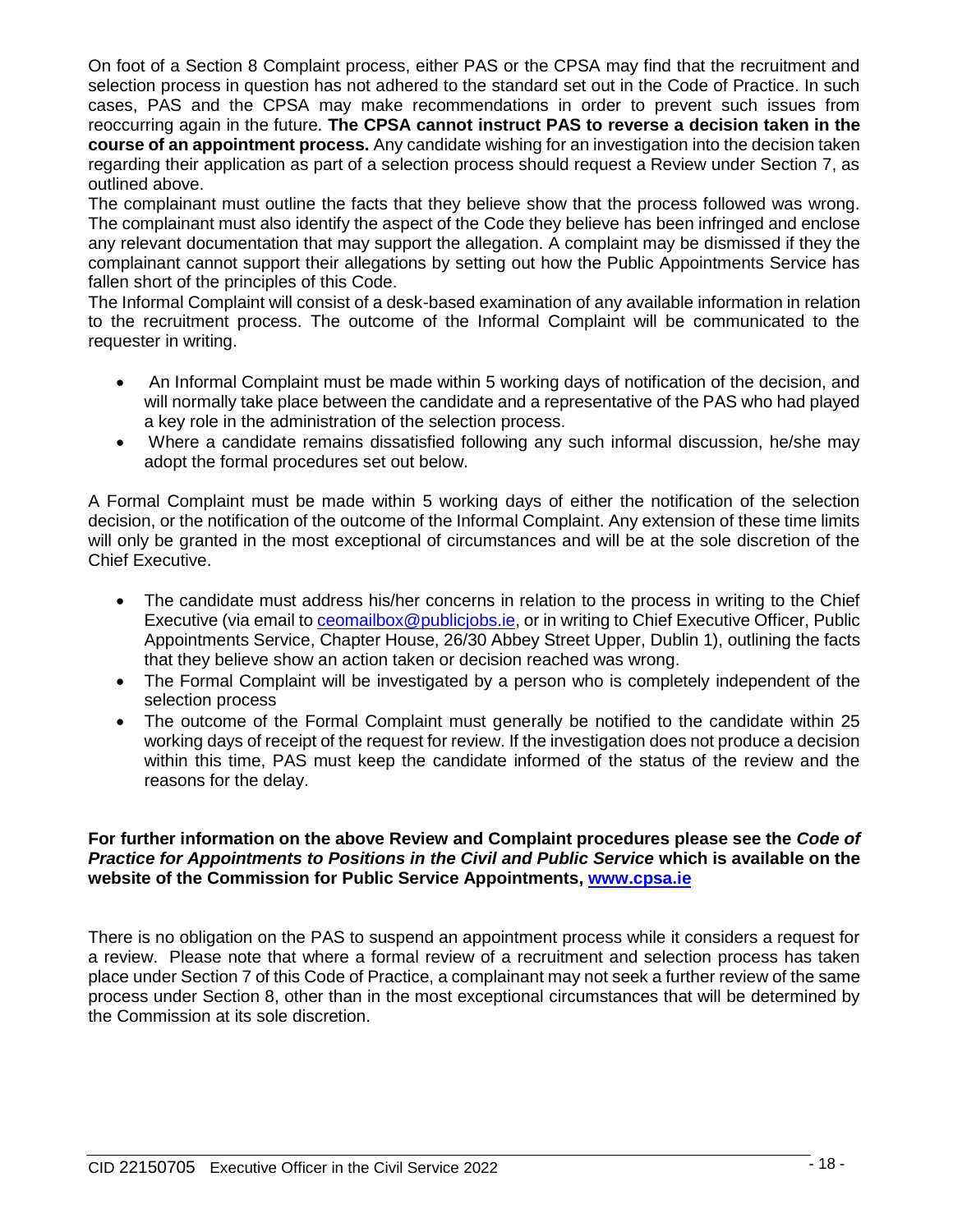# **Candidates' Obligations:**

Candidates must not:

- knowingly or recklessly provide false information
- canvass any person with or without inducements
- personate a candidate at any stage of the process
- interfere with or compromise the process in any way

# **Contravention of the Code of Practice**

Any person who contravenes the above provisions or who assists another person in contravening the above provisions is guilty of an offence. A person who is found guilty of an offence is liable to a fine or imprisonment.

In addition, if a person found guilty of an offence was, or is a candidate at a recruitment process,

- they will be disqualified as a candidate and excluded from the process;
- has been appointed to a post following the recruitment process, they will be removed from that post.

# **Confidentiality of Information and Materials**

It is important to remember that this is a competitive process for a role where integrity is paramount. Sharing information on the selection process e.g. through social media or any other means, may result in you being disqualified from the competition.

Please note that all assessment and test materials are subject to copyright and all rights are reserved. No part of the test material (including passages of information, questions or answer options), associated materials and/or interview related information may be reproduced or transmitted in any form or by any means including electronic, mechanical, photocopying, photographing, recording, written or otherwise, at any stage. To do so is an offence and may result in you being excluded from the selection process. Any person who contravenes this provision, or who assists another person(s) in contravening this provision, is liable to prosecution and/or civil suit for loss of copyright and intellectual property.

# **Use of Recording Equipment**

PAS does not allow the unsanctioned use of any type of recording on its premises or any location where assessments/tests/interviews, etc. take place, e.g. video interviews, teleconference. This applies to any form of sound recording and any type of still picture or video recording, whether including sound recording or not, and covers any type of device used for these purposes. Any person wishing to use such equipment for any of these purposes must seek written permission in advance. This policy is in place to protect the privacy of staff and candidates/clients and the integrity of our assessment material and assessment processes. Unsanctioned use of recording equipment by any person is a breach of this policy. Any candidate involved in such a breach could be disqualified from the competition and could be subject to prosecution under section 55 of the Public Service Management (Recruitment & Appointments) Act, 2004.

# **General Data Protection Regulation (GDPR)**

The General Data Protection Regulation (GDPR) came into force on the 25th May 2018, replacing the existing data protection framework under the EU Data Protection Directive.

When you register with publicjobs.ie or submit an application for a competition, we create a computer record in your name. Information submitted with a job application is used in processing your application. Where the services of a third party are used in processing your application, it may be required to provide them with information, however all necessary precautions will be taken to ensure the security of your data. If you are successful in the recruitment and selection competition, your application may be made available to the Human Resources section of the organisation to which you have been assigned.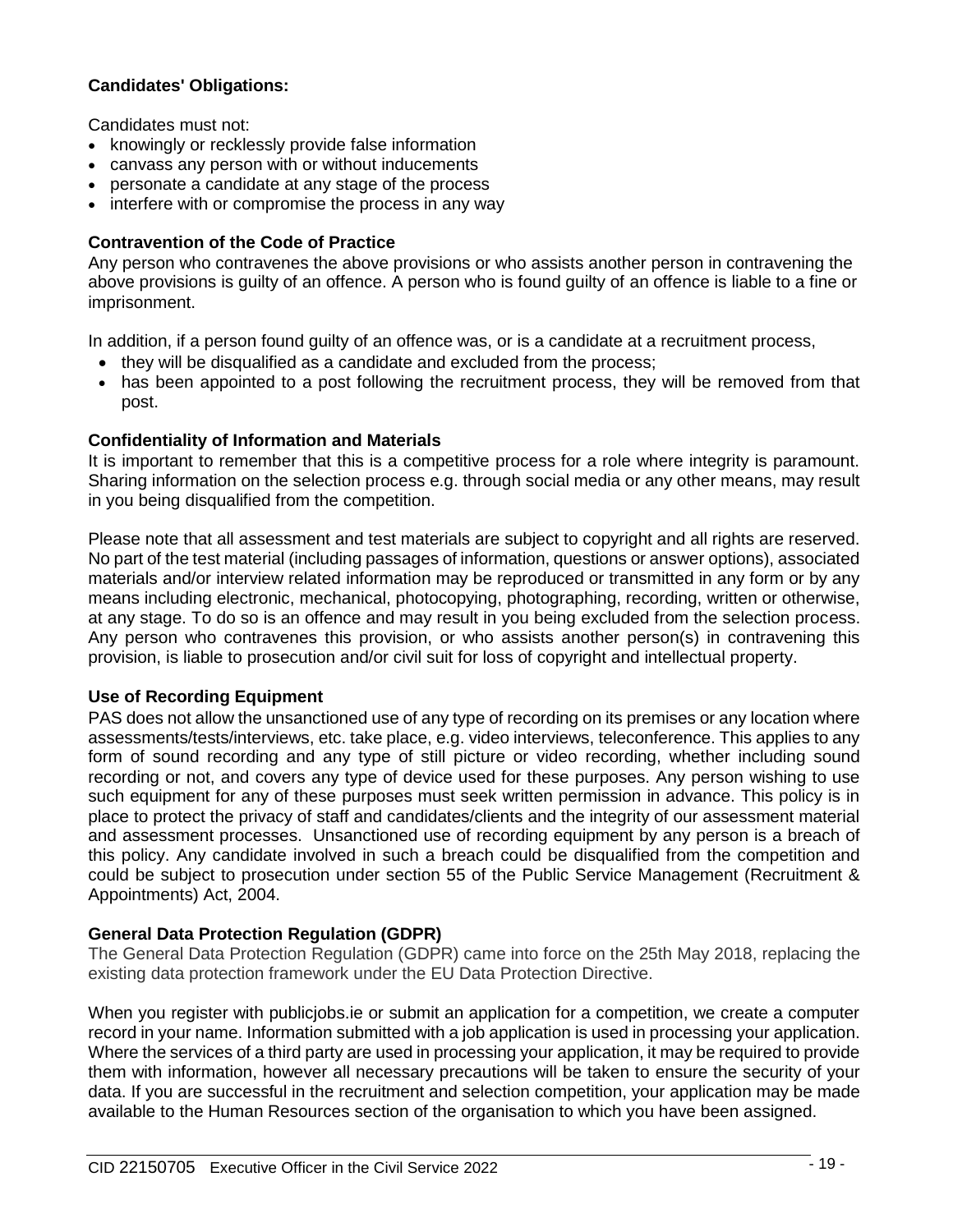To make a request to access your personal data please submit your request by email to: [dpo@publicjobs.ie](mailto:dpo@publicjobs.ie) ensuring that you describe the records you seek in the greatest possible detail to enable us to identify the relevant record(s).

Information in relation to a candidate's personal data held by the PAS are set out on the Data Protection page of [www.publicjobs.ie.](http://www.publicjobs.ie/)

# **Canvassing**

Candidates should note that canvassing will disqualify and will result in their exclusion from the process.

# **Other**

Elements of the selection process may be undertaken by other parties. In such circumstances it will be necessary for your information to be shared between PAS and these parties in order for your application to be processed.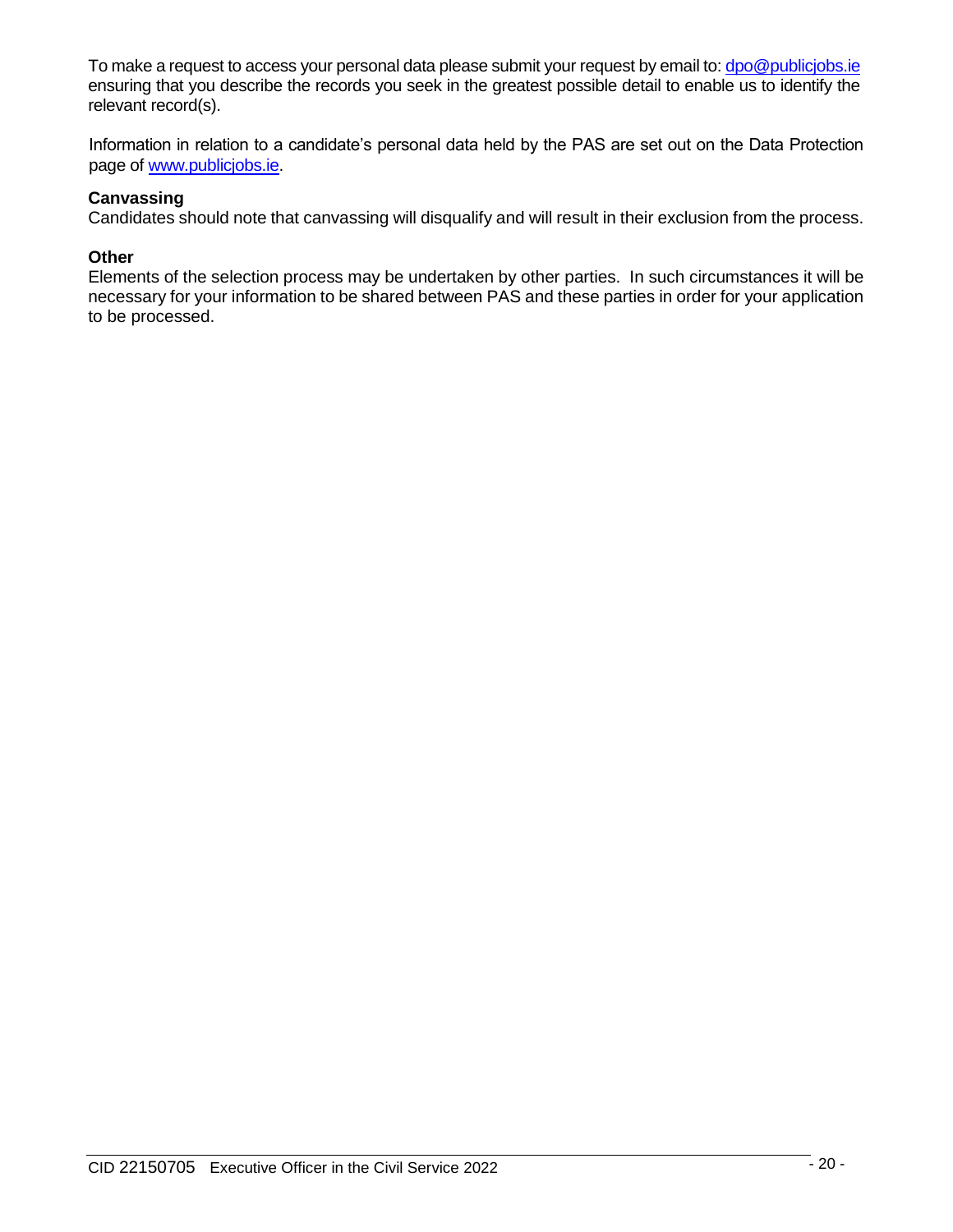## **Appendix 1: Civil Service General Grade Structure**

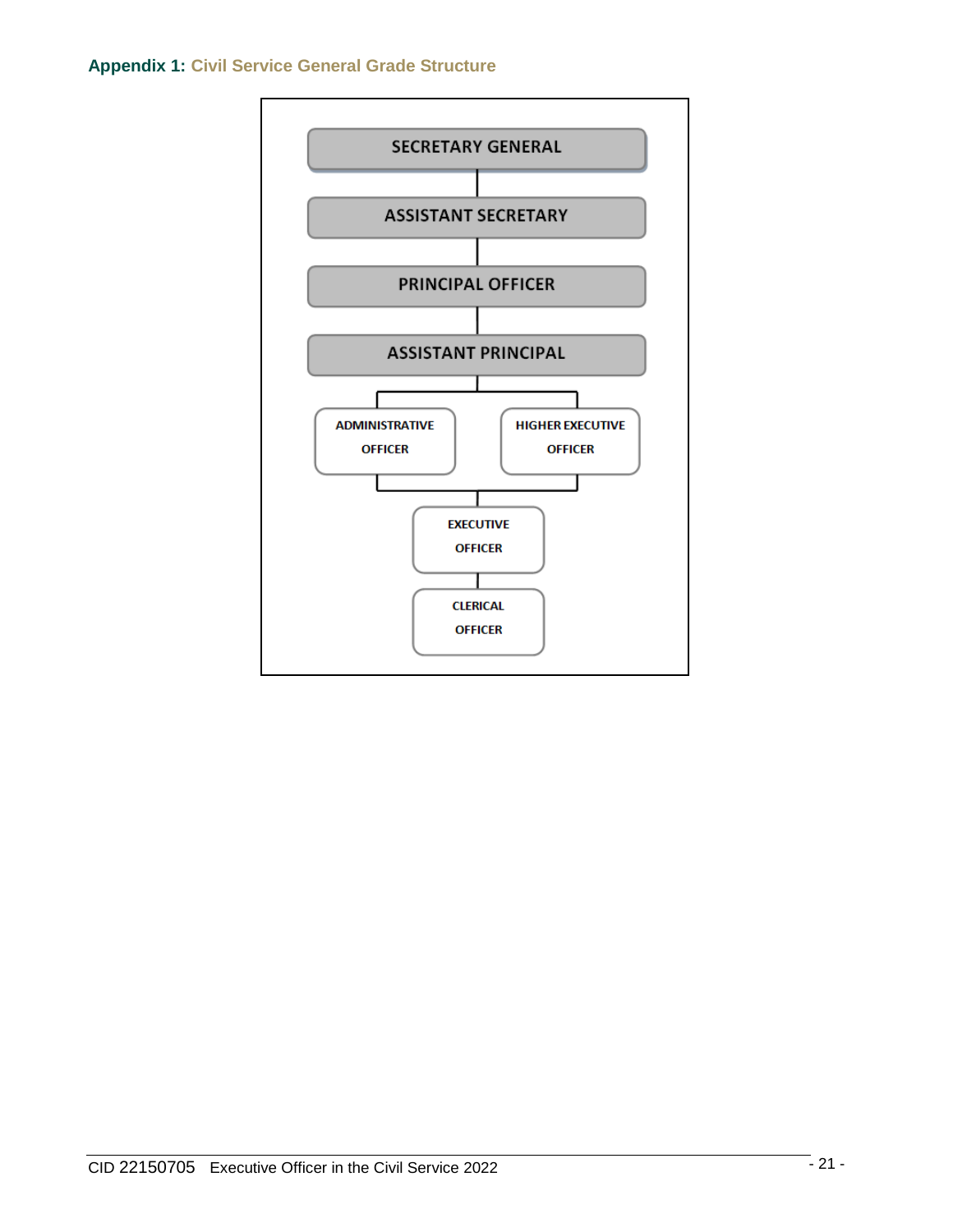